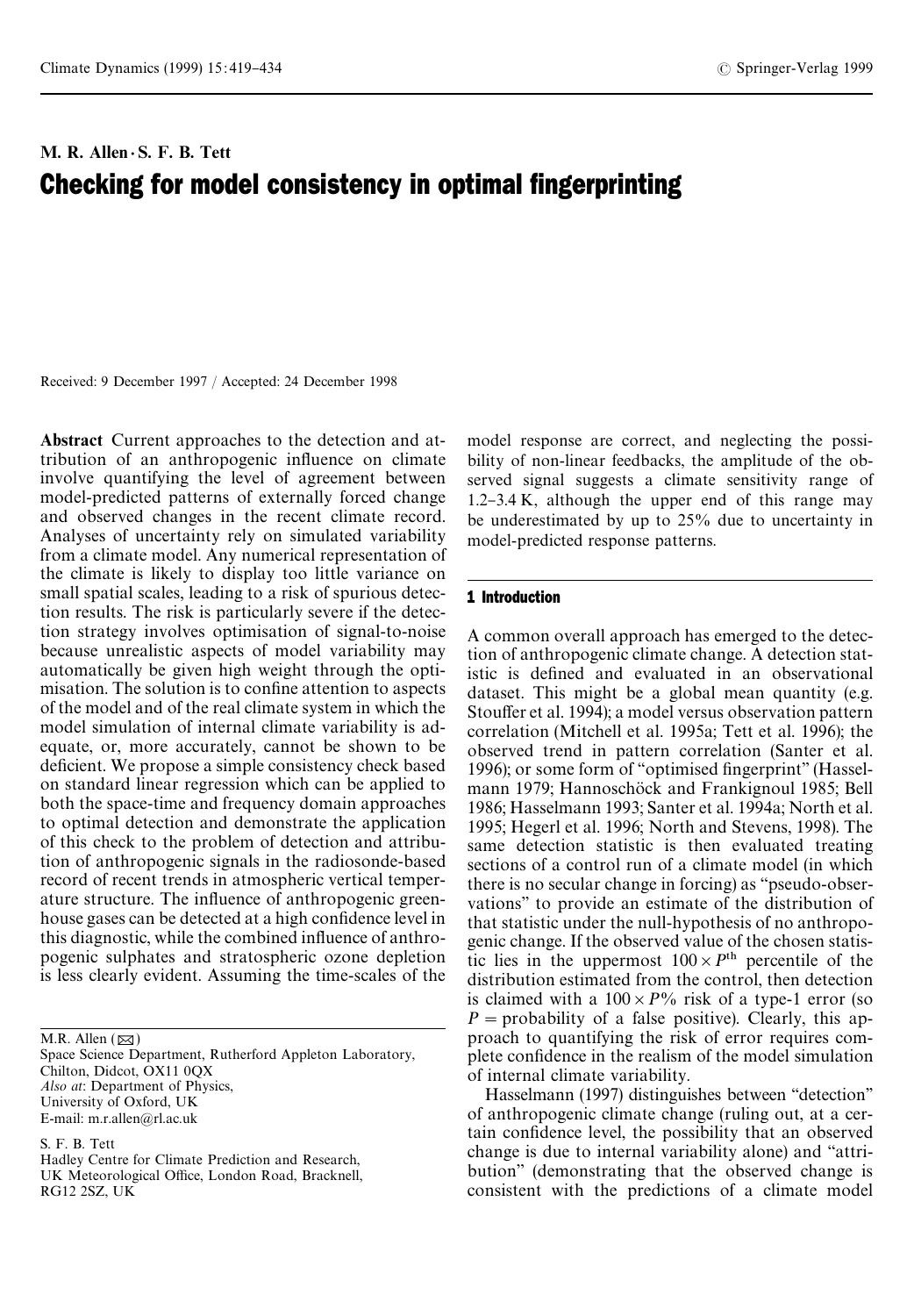subjected to a particular forcing scenario and inconsistent with all physically plausible alternative causal explanations). Formal attribution is clearly a much more demanding objective than detection. Indeed, as Hasselmann (1997) observes, it is a logical impossibility unless we use physical arguments to confine attention *a priori* to a relatively small number of alternative explanations. The attribution framework proposed by Hasselmann (1997) and implemented by Hegerl et al. (1997) also relies heavily on model-simulated climate variability, because "consistent" and "inconsistent" are formally defined as "within the bounds of variability as simulated by a particular climate model''.

Following standard practice, we will distinguish between "internal" (unforced) climate variability and the climate system's response to time-varying natural forcings such as changes in the solar constant. If the temporal history of these natural forcings is known, and the response mechanism can be accurately modelled, these can be treated exactly like an anthropogenic forcing (e.g. Hegerl et al. 1997). If the forcing histories are unknown, they must be treated as sources of variability similar to internal variability: in this situation, we would simply increase the variance attributable to internal variability to take into account the additional variance due to these unknown external forcings.

We have a number of *a priori* reasons to distrust model simulations of internal climate variability. On the simplest level, there are known sources of variability in the observational record (the simplest example being observation error) which are not represented in current models. Even if these additional sources are included in the model, it will always be the case that variability on small spatio-temporal scales is likely to be under-represented in any finite representation of a continuous turbulent system. Fortunately, we do not require a model simulation of internal variability to be accurate in every respect for the model to be used for uncertainty analysis in climate change detection and attribution. In principle, only those aspects of model behaviour which are relevant to the detection and attribution problem need to be realistic. For example, if our chosen detection statistic is the global mean temperature, then all we require is an estimate of the variability of this quantity on the relevant time-scales. The problem is determining which aspects of model variability are crucial to a particular detection or attribution problem and developing quantitative measures of model adequacy.

Simple checks, such as the comparison of global mean power spectra, can identify gross deficiencies in model variability, but the problem of how to remove the (presumed, but incompletely known) anthropogenic signal from the historical record prior to computing a power spectrum remains, see Jones and Hegerl (1998) for a discussion of this point. Proxy and incomplete observations of the pre-industrial period (e.g. Bradley and Jones, 1993) can help here, but separating lowfrequency climate variability from slow changes in the relationship between proxy observations and the climatic variables which they are supposed to represent remains a problem (e.g. Briffa et al. 1998). There is also the intrinsic difficulty that paleo-climate observations are sparse, so a paleo-climate reconstruction of any climate index must be contaminated with the highspatial-wave-number components of variability which models are known to simulate poorly (Stott and Tett 1998) and which, it is hoped, are irrelevant to climate change detection. This may be an issue for recent pioneering studies comparing model-simulated variability with the paleo-climate record (e.g. Barnett et al. 1996).

The other problem with global mean power spectra is that a deficiency in the model's internal variability may fail to show up in the global mean while having a significant impact on the chosen detection statistic: this is necessarily true if a "centred" statistic is used, which is defined to be independent of the global mean, Santer et al. (1993). Recognising this, Hegerl et al. (1996) use a linear response model to estimate and remove the anthropogenic signal from the historical record and then use the residual as an estimate of natural variability. While clearly an advance on simple power spectra, this approach relies uncomfortably on the adequacy of a very simple linear model for both the form and amplitude of the anthropogenic signal. They note that it would tend to give a very conservative estimate of uncertainty, because errors in the model compound genuine natural variability in the observations. This may be unimportant if all that is being tested is the null-hypothesis of zero climate sensitivity (i.e. no response to the candidate forcing, the crudest form of "detection") but when these techniques are extended to the attribution problem, or to provide error estimates on forecasts of  $21<sup>st</sup>$  century climate change, an excessively conservative estimate of uncertainty is as misleading as an excessively optimistic one.

The crucial question is this: is the model simulation of internal climate variability adequate to quantify uncertainty in global change detection*?* Or to rephrase the question in a testable form: do we have reason to distrust the results of this particular application of the model*?* The notion of adequacy for a particular task is crucial. It will always be possible to identify deficiencies in some aspect of model climatology or simulated climate variability, and therefore misleading to insist that the model be absolutely realistic on all spatio-temporal scales before it can be trusted for climate applications. In the following section, we attempt to address this question in the context of the "optimal fingerprint" approach to climate change detection and attribution.

#### 2 Fingerprinting as generalised linear regression

Although it has appeared in various guises (Hasselmann 1979; Bell 1986; Santer et al. 1994b; North et al. 1995; Thacker 1996), the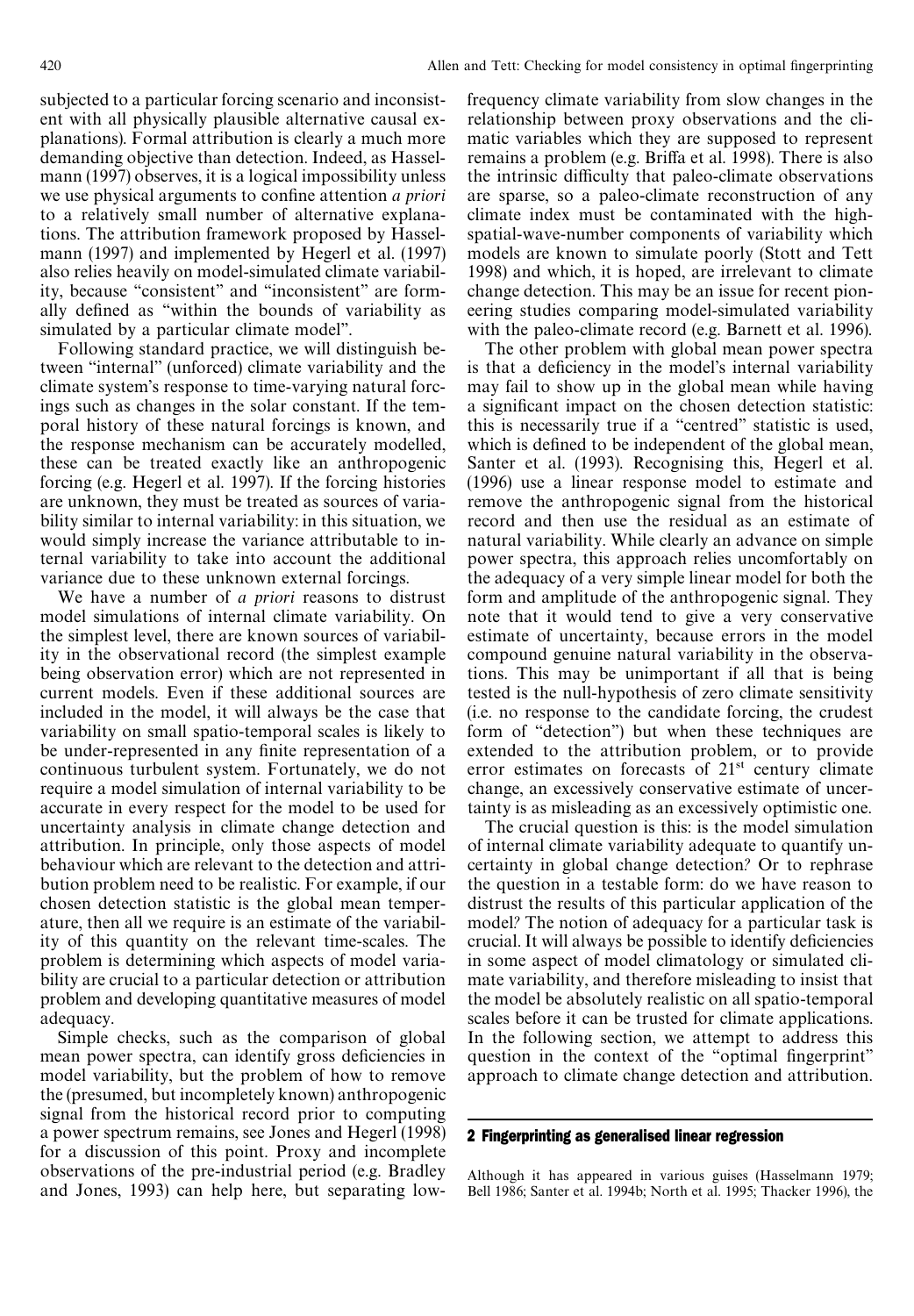basic principle of "optimal" detection is the classical technique of generalised linear regression: see Mardia et al. (1979) for a helpful introduction. In order to stress this link, we use the standard notation of the linear regression literature. A set of *m* "response patterns",  $\mathbf{x}_{k,k=1,m}$ , each consisting of a rank- $\ell$  vector representing the pattern of the climate system's response to a particular external forcing scenario, provide the independent variables of the regression model. We denote these as the columns of the  $\ell \times m$  matrix X. Typical examples include the pattern of surface or vertical temperature change which is expected to result from increasing concentrations of greenhouse gases, anthropogenic sulphate aerosols, declining stratospheric ozone, aerosols from volcanic eruptions or some combination of these. The individual elements of the  $x_k$  might correspond to the local trend expected due to the  $k<sup>th</sup>$  forcing scenario at a particular latitude-longitude or (in the "vertical detection" problem discussed here) latitude-height location. Alternatively, in the full "space-time" variant of the algorithm, they correspond to the expected response at a given point in both space and time. In our discussion here, we shall assume that  $X$  is real, although in the frequency-domain representation of North et al. (1995) elements may correspond to complex coefficients after the data have been Fourier transformed in time. The same basic principles apply in both cases (Hegerl and North 1997). All current approaches to optimal detection are based on the assumption that the recent climate record may be represented as a linear superposition of these model-predicted response patterns plus an additive noise term.

Response patterns may be specified *a priori*, or using simple physical arguments based on the pattern of the forcing (as in Santer et al. 1996) or by averaging the response to a particular forcing scenario from an ensemble of runs of a climate model (as in Tett et al. 1996). For consistency with Hasselmann (1997) we shall base our optimisation procedure on the assumption that the response patterns may be treated as noise free. If these patterns are derived (1) from simulations of the  $21^{st}$  century, as in Hegerl et al. (1996) or (2) from energy balance models, as in North and Stevens (1998) then this assumption is well justified, since in both cases the sampling uncertainty in the response patterns is essentially zero (repeating the experiment would yield an identical pattern). Both of these approaches have disadvantages, however: (1) assumes that responsepatterns do not change over time, and is inapplicable to responses to natural forcing such as solar and volcanic activity, while (2) requires that the full response of the non-linear climate system is correctly represented by an energy balance model.

Following Mitchell et al. (1995a) and Tett et al. (1996) we prefer to compare like with like, basing our response-patterns on the mean of an ensemble of simulations of a fully non-linear GCM spanning the same period which is covered by the observations. The disadvantage of this approach is that the response patterns themselves, as well as the observations, are subject to sampling uncertainty: a second ensemble would yield a somewhat different ensemble mean response. If the model simulation of internal variability is correct, the variance in the response patterns from an *M*-member ensemble is approximately 1/*M* times the variance in the observations (exactly so if all distributions are Gaussian). With only a four-member ensemble in the example in Sect. 5, this introduces a bias towards zero in estimated pattern-amplitudes. Resolving this bias requires the introduction of non-linear estimators, which we will consider elsewhere. We do, however, make a first-order correction for noise in the response patterns in our analysis of uncertainty, as detailed later.

Once the response-patterns have been specified, the detection problem simply involves estimating the amplitude of these patterns in a rank- $\ell$  vector of observations, y, or estimating the parameters **b** in the basic linear model

$$
y = X\beta + u \tag{1}
$$

where **u** is the "climate noise" term whose covariance is given by the  $\ell \times \ell$  matrix  $C_N$ :

$$
\mathbf{C}_N \equiv \mathcal{E}(\mathbf{u}\mathbf{u}^T),\tag{2}
$$

 $\mathscr E$  being the expectation operator. Under the assumption that **u** is multivariate normal (which we will return to), the best (lowest variance) linear unbiased (BLUE) estimator of  $\beta$  in (1) may be found by introducing a "pre-whitening" coordinate transformation P such that

$$
\mathscr{E}(\mathbf{P} \mathbf{u} \mathbf{u}^T \mathbf{P}^T) = \mathbf{P} \mathbf{C}_N \mathbf{P}^T = \mathbf{I}.
$$
 (3)

The term pre-whitening refers to the fact that the transformed noise, Pu, appears to be "white" (uncorrelated and uniformly distributed).

The notion of a "low-variance estimator" may require some clarification for non-specialists: strictly interpreted, it means that *if* we were able to repeat the whole experiment (not just the model simulations, but the actual forcing of the real climate system over the  $20<sup>th</sup>$ century) a large number of times, then the BLUE estimator for **b** would vary less between experimental realisations than any linear unbiased alternative. Given that we only have a single realisation of the real climate, this interpretation may seem rather artificial: Hasselmann (1993) and North et al. (1995) prefer to discuss these estimators in terms of signal-to-noise, while Hasselmann (1998) and Leroy (1998) recommend an explicit Bayesian treatment. We stress that, at the level of complexity we are dealing with here, the differences are a matter of interpretation, and that all these approaches should give essentially the same result: different interpretations may, however, suggest different avenues for further refinement of the technique. The Bayesian treatment, for example, is particularly well suited to the incorporation of prior information into the analysis, while couching everything in terms of classical linear regression suggests how other standard regression tools can be brought to bear on the problem.

Equation (3) is satisfied if  $P^T P = C_N^T$ , provided this inverse exists.<br>Because Pu is indistinguishable from white noise, we may invoke the Gauss-Markov theorem (Mardia et al. 1979) to prove that the following estimator for  $\beta$  is BLUE:

$$
\widetilde{\beta} = (\mathbf{X}^T \mathbf{P}^T \mathbf{P} \mathbf{X})^{-1} \mathbf{X}^T \mathbf{P}^T \mathbf{P} \mathbf{y} = (\mathbf{X}^T \mathbf{C}_N^{-1} \mathbf{X})^{-1} \mathbf{X}^T \mathbf{C}_N^{-1} \mathbf{y} \equiv \mathbf{F}^T \mathbf{y}, \tag{4}
$$

introducing  $\mathbf{F}^T \equiv (\mathbf{X}^T \mathbf{C}_N^{-1} \mathbf{X})^{-1} \mathbf{X}^T \mathbf{C}_N^{-1}$  as the operator which extracts  $\tilde{\beta}$  from y. Notice that this is simply the ordinary least squares solution applied to the transformed variables, PX and Py. The link to standard regression is most transparent in the case of a singlepattern with uncorrelated noise (i.e. when X has only a single column and  $C_N$  is diagonal), in which case:

$$
\widetilde{\beta} = \frac{\sum_{i} \frac{x_i y_i}{\lambda_i^2}}{\sum_{i} \frac{x_i y_i}{\lambda_i^2}}\tag{5}
$$

where  $\lambda_i^2$  is the expected noise variance in the *i*<sup>th</sup> component of y.

For reference, the v<sup>th</sup> row of  $X^T C_N^{-1}$  in Eq. (4) corresponds to the <sup>th</sup> fingerprint  $f_v^i$  in Eq. (29) of Hasselmann (1997) while the matrix  $\mathbf{Y}^T \mathbf{C}^{-1} \mathbf{Y}$  corresponds to the matrix  $\mathbf{D}$ , in his Eq. (30) and  $\mathbf{\tilde{R}}$  corresponds  $X^T C_N^{-1} X$  corresponds to the metric  $D_{\nu\mu}$  in his Eq. (30) and  $\tilde{\beta}$  corres-<br>namely to the detection coefficients  $d^{\nu}$  in his Eq. (32). The diseducer ponds to the detection coefficients,  $d^v$  in his Eq. (32). The disadvantage of Hasselmann's (1997) definition of a fingerprint is that, in a multi-pattern problem, pattern-amplitudes are not estimated by operating directly on the observations with  $X^T C_N^{-1}$  unless  $X^T C_N^{-1} X$ is diagonal, which it generally is not. This led Hegerl et al. (1997) to introduce an "orthogonalised fingerprint" for display purposes, to make it clear which aspects of the observations play a dominant role in estimating the different elements of  $\beta$ . Hegerl et al.'s (1997) idea, in a two-pattern problem, is to modify ("rotate") one row of  $X^T C_N^{-1}$  to give  $X^T C_N^{-1}$  such that the rows of  $X^T C_N^{-1}$  are orthogonal under the metric defined by  $C_N$ , meaning that  $(C_N^{-1}X)^T C_N (C_N^{-1}X) =$  $X^T C_N^{-1} X'$  is diagonal.

Although it is only used for display, we have found this orthogonalisation procedure to be potentially confusing since it implies that different patterns are treated differently in the estimation of  $\beta$ , which they are not: if  $X^T C_N^{-1} X$  is non-diagonal, then none of the rows of  $F<sup>T</sup>$  will be aligned exactly with Hasselmann's (1997) fingerprints. Some way of referring to  $\mathbf{F}^T$  is required, since this is the actual operator used to extract  $\tilde{\beta}$  from the observations. Citing a much older literature, we could simply refer to it as the BLUE estimator for  $\beta$ , but for consistency with climate change detection terminology,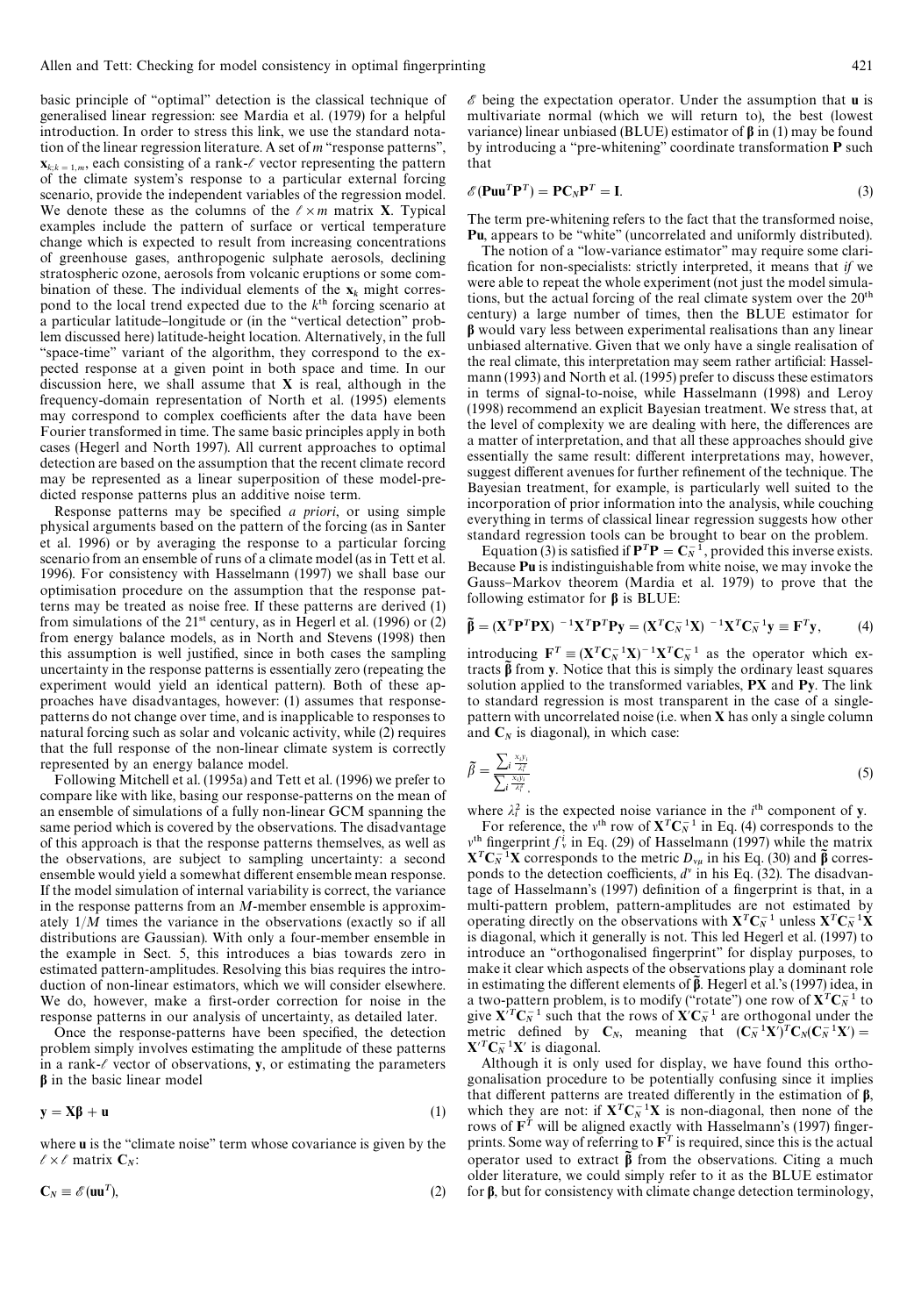we suggest that the *m* rows of  $\mathbf{F}^T$ -should be referred to as the "distinguishing fingerprints" in the multi-pattern detection problem. In physical terms, Hasselmann's (1997) fingerprints discriminate against noise with covariance  $C_N$ , while the  $k<sup>th</sup>$  distinguishing finger print distinguishes the response to forcing scenario *k* from alternative responses  $x_i, x_j, \ldots$  etc. in the presence of this noise. We stress that this is an issue of terminology and presentation, not a substantive difference in approach.

The estimate  $\tilde{\beta}$  is unbiased, so  $\mathscr{E}(\tilde{\beta}) = \beta$ , and its *m* × *m* covariance,  $\mathscr{E}[(\tilde{\beta} - \beta) (\tilde{\beta} - \beta)^T]$ , is given by

$$
V(\widetilde{\mathbf{\beta}}) = (\mathbf{X}^T \mathbf{C}_N^{-1} \mathbf{X})^{-1}.
$$
 (6)

Provided u is multivariate normal, this can be translated into a con fidence ellipsoid as follows. Equation  $(6)$  implies that

$$
(\tilde{\beta} - \beta)^T \mathbf{X}^T \mathbf{C}_N^{-1} \mathbf{X} (\tilde{\beta} - \beta) \sim \chi_m^2,
$$
\n<sup>(7)</sup>

meaning that the left-hand side (LHS) of Eq. (7) is distributed as the sum of squares of *m* normally-distributed unit-variance random numbers, or  $\chi^2_m$ . To bound the region corresponding to a given *P*-value (where *P* is the probability that the true value of  $\beta$  lies *outside* this region), we find the critical value of  $\chi^2$  for which  $P(\chi^2 > \chi^2_{\text{crit}}) = P$  and plot the values of  $\beta$  for which the LHS of Eq. (7) is equal to this value. Again, in the single-pattern, uncorrelated noise case, Eq. (6) becomes

$$
\mathscr{E}\left[(\widetilde{\boldsymbol{\beta}} - \boldsymbol{\beta})^2\right] = \frac{1}{\sum_i \frac{x^2}{\lambda_i^2}}.
$$
\n(8)

It we wish to compute the joint distribution of a subset of the parameters in the multi-pattern case, we simply extract the relevant rows and columns from  $X^T C_N^{-1} X$  and evaluate Eq. (7) with this reduced number of degrees of freedom: see Press et al. (1992) for a clear discussion of this point. The confidence intervals thus obtained represent an estimate of our uncertainty in the factors by which we have to scale the model response to the various forcings to match what is taking place in the real world.

This estimate of the variance of  $\tilde{\beta}$  also provides an estimate of the implied uncertainty in any scalar linear diagnostic,  $\phi$ . With trivial exceptions,  $\phi$  can always be represented as a projection of the observations onto a vector of weights, or  $\phi = \mathbf{w}^T \mathbf{y}$ . If the elements of w are all equal to  $1/\ell$ , for example, then  $\phi$  is simply the global mean. If w is a unit vector, then  $\phi$  is the value of the observation-vector at a particular location and so on. Neglecting uncertainty in X as before, the variance of  $\phi$  attributable to the uncertainty in  $\tilde{\beta}$  is:

$$
V(\phi) = \mathbf{w}^T \mathbf{X} V(\widetilde{\boldsymbol{\beta}}) \mathbf{X}^T \mathbf{w}.
$$
 (9)

By assessing the extent to which trends at individual locations or in global-mean quantities are consistent with optimal detection results in this way, we can move on from the simple question of whether the observations are globally consistent with the predictions of a climate model to investigate which aspects of the observational record disagree most strongly with the model predictions, identifying likely model errors. (Of course, if we use detection results to identify *and correct* model errors, there is a danger of circularity: a positive detection result with the corrected model no longer carries the same weight as one obtained with an independently-specified model. There are techniques for establishing whether an apparent improvement in model-data agreement simply due to overfitting, but to discuss these issues in detail is beyond our scope here. Validation against independent observations, preferably of different variables, would also help: exclusive reliance on temperature data is clearly unsustainable.)

The fact that we are using a linear model in Eq. (1) does not mean that we cannot examine problems in which non-linearity is important. For example, suppose a model forced with the combined effects of changing sulphate-aeorsol and greenhouse-gas levels gave a pattern of change which was significantly different to the sum of the patterns obtained in runs forced with each of these factors alone (significance might prove very difficult to establish without very large ensembles of runs, but suppose the non-linearity is strong enough that it is possible). We can then use the difference between the combined pattern and the sum of the two individual patterns to define a "fingerprint" of this non-linearity. This, too, can then be searched for in the observations to establish whether such nonlinearity is detectable in the real world. If it is detected, then a full non-linear treatment would be necessary to analyse it explicity: we simply note that the linear model can, in principle, be applied to the initial step of testing the null-hypothesis of complete linearity.

The key advantage of this regression-based approach over detection schemes based on pattern correlation (e.g. Mitchell et al. 1995a; Santer et al. 1996; Tett et al. 1996) is that it provides information on relative amplitudes of response-patterns in model and observations: correlations convey no amplitude information. If the response patterns are based on an ensemble-average of model simulations with forcing changes matched to the period of the observations, *and* the model has the timing and amplitude of the response to these forcing changes exactly right, then the expected value of the estimated pattern-amplitude coefficients,  $\mathscr{E}(\tilde{\beta})$ , will be approximately unity.

As noted,  $\mathscr{E}(\tilde{\beta})$  is only approximately unity because the assumption that  $X$  is noise free is only correct in the limit of an infinite ensemble. In general, noise in  $\bar{X}$  will tend to bias  $\tilde{\beta}$  towards zero (Mardia et al., 1979) and increase the true variance in the estimator by a factor of approximately  $1 + 1/M$ , where *M* is the ensemble size. This factor is obtained by assuming that the shapes of the columns of X are approximately constant, while their amplitude varies due to the small size of the ensemble. Suppose  $\tilde{\beta}_{obs}$  is the factor by which we would have to scale the "true" (infinite ensemble) model response pattern to reproduce the observations, and  $\tilde{\beta}_{ens}$  is the corresponding pattern amplitude in this particular *M*-member ensemble-mean. The value of  $\beta$  we obtain from regressing the observations onto this ensemble mean is the ratio

$$
\tilde{\beta} = \frac{\tilde{\beta}_{obs}}{\tilde{\beta}_{ens}} \sim \frac{N[\mathscr{E}(\tilde{\beta}_{obs}), V(\tilde{\beta})]}{N[\mathscr{E}(\tilde{\beta}_{ens}), \frac{1}{M}\sqrt{(\tilde{\beta})}]}.
$$
\n(10)

Provided  $O(\tilde{V}(\tilde{\beta})/M) \ll 1$ , then  $\mathscr{E}(\tilde{\beta}_{ens}) \simeq 1$  and this ratio may be approximated by

$$
\tilde{\beta} \sim N[\mathcal{E}(\tilde{\beta}_{obs}), (1 + 1/M)\tilde{V}(\tilde{\beta})]. \tag{11}
$$

We therefore simply inflate  $\tilde{V}(\tilde{\beta})$  by this factor, but the bias in  $\beta$  remains, making the overall algorithm slightly over-conservative. The derivation of alternative unbiased estimators in the presence of noise in both X and y is straightforward (e.g. Ripley & Thompson, 1987), but we will examine these in detail elsewhere.

## 3 Estimating the climate noise covariance

The key difficulty in optimal fingerprinting is that  $C_N$  is unknown and is estimated from a control integration of the climate model thus:

$$
\hat{\mathbf{C}}_N = \frac{1}{n} \mathbf{Y}_N \mathbf{Y}_N^T \tag{12}
$$

where the columns of  $Y_N$  represent a succession of *n* vectors of "pseudo-observations",  $y_N$ , extracted from the control. As far as possible, these pseudo-observations must be calculated in such a way as to mimic the observation vectors, including in particular applying the same observation mask to account for the effects of missing data.

Since y typically represents trends over 30-50 y period, and control integrations are necessarily limited to  $1000-2000$  years duration, the number of independent vectors of "pseudo-observations" in a typical control run (the rank of Y) is orders of magnitude less than  $\ell$ , the number of elements in y. The estimated covariance matrix,  $\tilde{\mathbf{C}}_N$ , is therefore non-invertible.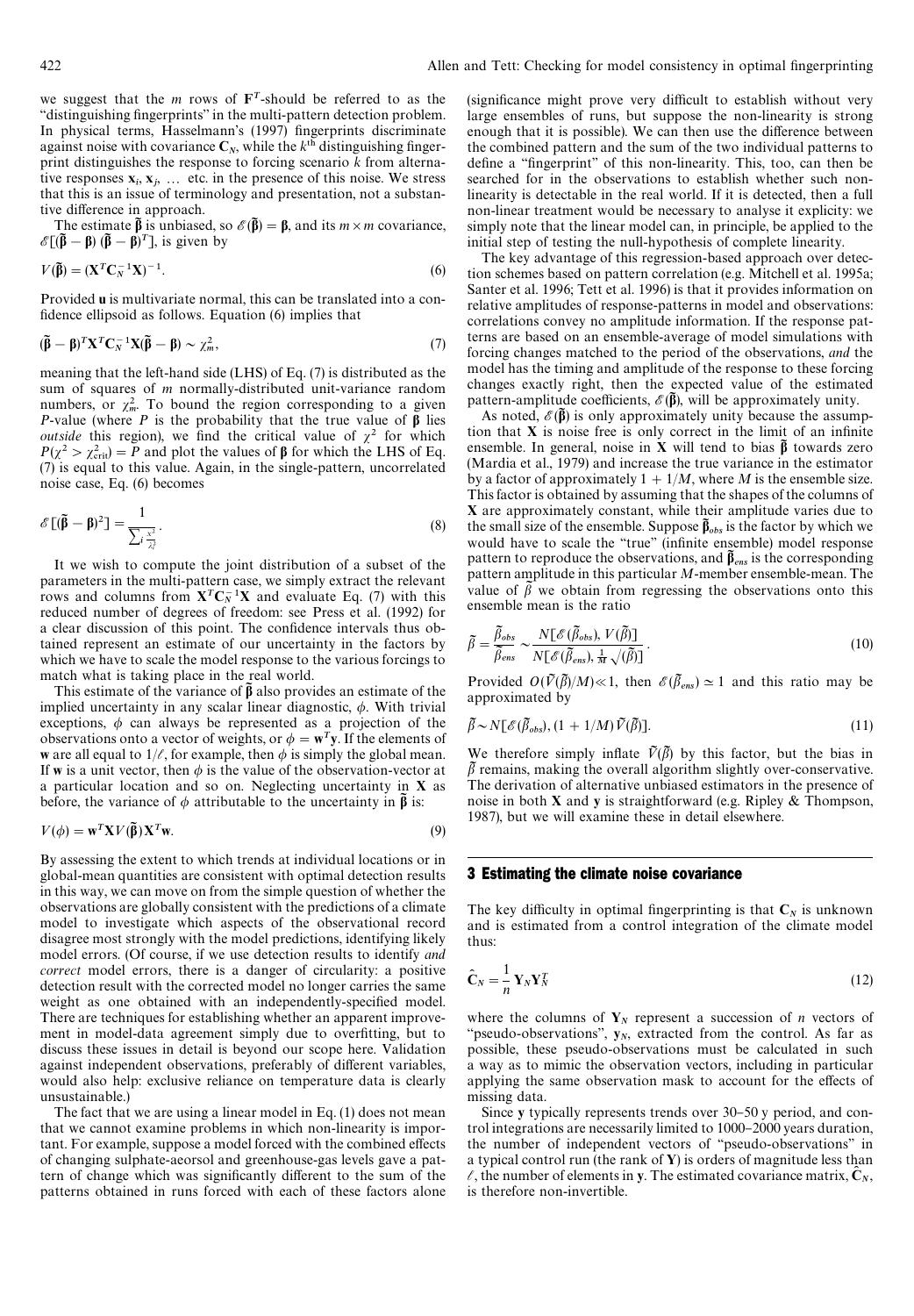One solution to this problem is obtained by noting that we do not actually require  $C_N^{-1}$  for  $\tilde{\beta}$  to be BLUE. We only require that the transformation  $P$  is such that Eq. (3) is satisfied, and the unit matrix on the right-hand side (RHS) of Eq. (3) need not be  $\ell \times \ell$ . If we assume that  $\hat{\mathbf{C}}_N$  provides a reliable estimate of the noise covariance only in the subspace spanned by the  $\kappa$  highest-variance "EOFs of the control" (eigenvectors of  $\tilde{C}_N$ ), then a natural transformation to use is  $P^{(\kappa)}$  where the rows of  $P^{(\kappa)}$  are the  $\kappa$  highest-variance EOFs of the control weighted by their inverse singular values (square root of the corresponding eigenvalue of  $\hat{\mathbf{C}}_N$ ).  $\mathbf{P}^{(\kappa)}\hat{\mathbf{C}}_N\mathbf{P}^{(\kappa)T}$  is equal to the  $\kappa \times \kappa$ unit matrix by construction.

This is equivalent to using the Moore-Penrose pseudo-inverse,  ${\bf P}^{(\kappa)}$ TP( $^{(\kappa)}$ ) in place of  ${\bf C}_N^{-1}$ . The pseudo-inverse based on the EOFs of the control seems the most natural one to use, but others are also possible: for example, Hegerl et al. (1996) use the EOFs of one of their forced runs. This seems reasonable when only a single forcing is under consideration, but introduces a bias towards one scenario over another when  $m > 1$ , which may be an important consideration in attribution studies. We are also concerned about the impact on algorithm stability of including basis-vectors which are known to be poorly sampled in the control integration: all things considered, although using the EOFs of the control may compromise the power of the detection algorithm, we believe it is the approach least likely to give misleading results.

The problem is that key results depend critically and predictably on the choice of  $\kappa$ : in general, the estimated uncertainty envelope around  $\hat{\beta}$  shrinks close to monotonically with increasing  $\kappa$ , so (in a detection problem) the confidence level at which the null-hypothesis of zero climate sensitivity can be rejected increases predictably with  $\kappa$  even when this null-hypothesis is valid. The reason is that increasing  $\kappa$  introduces EOFs in which the variance in the control is unrealistically low. These will automatically be given high weight by the optimisation procedure.

The most obvious source of this problem, which is also the simplest to deal with, is that low-ranked EOFs of the control will generally contain unrealistically low variance due to sampling deficiencies: these correspond to state-space directions which were not visited during this relatively short control integration. Although  $P^{(\kappa)}C_N P^{(\kappa)T} = I$  by construction,  $C_N \neq C_N$  because of the finite length of the control, so Eq.  $(3)$  is only approximately satisfied. Worse, because the EOFs of the control have been chosen to maximise variance in a particular segment,  $Y_{N_1}$ , the transformation  $\mathbf{P}^{(\kappa)T}$  is biased with respect to that segment. Applied to another, arbitrarily selected, segment of the control with estimated covariance matrix  $\hat{\mathbf{C}}_{N_2} = (1/n_2) \mathbf{Y}_{N_2} \mathbf{Y}_{N_2}^T$ , the diagonal elements of  $P^{(\kappa)}C_{N_2}P^{(\kappa)T}$  will, on average, tend to be less than unity (see North et al. 1982; von Storch and Hannoschöck 1986). This is important because it introduces a bias in the estimate of the covariance of  $\beta$ <sup>3</sup> (Bell 1986). Recognising this, Hegerl et al. (1996) stipulate that different control runs, possibly from different models, are used for optimisation and hypothesis testing.

To take this into account, we replace Eq. (6) with the estimate

$$
\tilde{V}(\tilde{\beta}) = \hat{V} (\mathbf{F}_1^T \mathbf{y}_{N_2})
$$
\n
$$
= \frac{1}{n_2} \mathbf{F}_1^T \mathbf{Y}_{N_2} \mathbf{Y}_{N_2}^T \mathbf{F}_1
$$
\n
$$
= \mathbf{F}_1^T \hat{\mathbf{C}}_{N_2} \mathbf{F}_1
$$
\n(13)

where  $\mathbf{F}_1 = (\mathbf{X}^T \hat{\mathbf{C}}_{N_1}^{-1} \mathbf{X})^{-1} \mathbf{X}^T \hat{\mathbf{C}}_{N_1}^{-1}$ . Because  $\mathcal{E}(\mathbf{F}_1^T \mathbf{y}_{N_2}) = \mathbf{0}$ , the RHS of Eq. (13) is simply the standard estimate of the variance of  $\beta$  obtained by summing squares over  $n_2$  realisations of  $\mathbf{F}_1^T \mathbf{y}_{N_2}$ . A scatter plot of these individual estimates provides a simple way of visualising the distribution. Note that Eq. (13) collapses to Eq. (6) in the limit of a long control integration, as  $\hat{\mathbf{C}}_{N_2} \to \hat{\mathbf{C}}_{N_1} \to \mathbf{C}_N$ .

Suppose the estimate  $\mathbf{C}_{N_2}$  has v degrees of freedom (if all the  $\mathbf{y}_{N_2}$  are independent, then v would equal  $n_2$  this is virtually never the case in practice) : Eq. (7) for the errors  $\tilde{\beta}$  is then replaced by

$$
(\tilde{\beta} - \beta)^T [\tilde{V}(\tilde{\beta})]^{-1} (\tilde{\beta} - \beta) \equiv \varepsilon^2(\beta) \sim mF_{m,v}, \qquad (14)
$$

the standard  $F$  distribution with  $m$  and  $v$  degrees of freedom in the numerator and denominator, respectively taking into account sampling uncertainty in  $\tilde{\beta}$  and  $\tilde{V}(\tilde{\beta})$ . A confidence ellipsoid around our "best-guess" value,  $\hat{\beta}$ , can be found by plotting the locus of points  $\beta$  for which  $\varepsilon^2(\beta)$  is equal to the corresponding critical value of the  $F_{m,v}$  distribution. (When only a single response pattern is under consideration,  $m = 1$ , the Student's *t*-distribution may be used instead, but this is trivially related to the  $F_{1,y}$ -distribution so<br>we will not discuss it has for the sake of heavity. we will not discuss it here for the sake of brevity.)

The RHS of Eq. (14) only converges to  $\chi^2_m = mF_m \propto$  (corresponding to an infinitely long control, in which case Eqs.  $(14)$  and  $(7)$ become equivalent) for  $v > 100$ . In a 50-year diagnostic, this would require control runs of several thousand years, which are not generally available. Much attention has therefore been devoted to the estimation of  $v$ , the "true" number of degrees of freedom of a relatively short control integration - see, for example, Zwiers and von Storch (1995) and references therein. This is important because an over-estimate of v, due to the neglect of serial correlation in  $Y_{N_2}$ , can lead to spuriously high estimates of significance. Zwiers and von Storch (1995) propose a correction for  $\nu$  based on the assumption that the temporal evolution of all these scalar diagnostics in the control run can be represented by first-order autoregressive processes, or " $AR(1)$  noise". The problem, noted by Zwiers and von Storch (1995) themselves, is that the control model is not in fact a linear stochastic process at all, even though it may be indistinguishable from one, so there is no rigorous answer to the question of what is the "correct" value of  $v$ , and results can depend disconcertingly on the method used to estimate it. For example, temporal correlations will generally depend on spatial scale: the projection of the control onto a highly structured spatial pattern may be much less autocorrelated in time than the projection onto a very smooth, large-scale pattern. In a multi-pattern analysis, which autocorrelation coefficient is appropriate? In the analysis presented here, we use the largest one, giving the most conservative estimate of  $v$ , but can see no rigorous justification for this choice.

An alternative approach, which makes the role of the estimate of the degrees-of-freedom more transparent, is to focus the reporting of results onto return-times rather than confidence intervals. Assuming we have 300 years of control available for hypothesis-testing, we evaluate  $\varepsilon^2(\beta)$  over all vectors of pseudo-observations in Y<sub>N<sub>2</sub></sub> (recalling that  $\mathscr{E}(\vec{\beta}) = 0$  in the control), and simply take the maximum value,

$$
\varepsilon_{\max}^2 = \max(\mathbf{y}_{N_2}^T \mathbf{F}_1 \left[ \tilde{V}(\tilde{\beta}) \right]^{-1} \mathbf{F}_1^T \mathbf{y}_{N_2})
$$
(15)

as indicating a "300-y error" (that is, an estimate of the maximum error in  $\tilde{\beta}$  we expect to observe in a 300-y segment of the control, where the "size" of the error is defined in terms of the estimated error covariance,  $\lceil \tilde{V}(\tilde{\beta}) \rceil^{-1}$ ). We then plot  $\beta$  for which the LHS of Eq. (14) equals  $\varepsilon_{\text{max}}^2$ .

In the single-pattern case ( $\mathbf{F}_1$  of rank one), equating  $\varepsilon_{\text{max}}^2$  with the LHS of Eq. (14) is equivalent to stating that the uncertainty range in  $\frac{\tilde{\beta}}{2}$  is given by  $\pm \max(|\mathbf{F}_1^T \mathbf{y}_{N_2}|)$ , or plus/minus the largest value of  $\beta$  estimated from the pseudo-observation vectors in Y<sub>*N*2</sub>. The role of the estimated error covariance,  $\tilde{V}(\tilde{\beta})$  in Eq. (15) is simply to provide the shape of the confidence interval in the multi-pattern case.

If an estimate of degrees-of-freedom v is available, then  $\varepsilon_{\text{max}}^2$  represents a median estimator of the  $100 \times (1 - P)$ <sup>th</sup> percentile of the underlying distribution, where  $P \approx \ln(2)/v$ ; that is,  $\varepsilon_{\text{max}}^2$  will exceed this critical value of the underlying distribution in approximately 50% of cases, even for non-Gaussian control distributions. If we want to avoid mentioning degrees of freedom at all, we can simply state that there is a 50% probability of the maximum error in  $\beta$ <sup>3</sup> exceeding  $\varepsilon_{\text{max}}^2$  in any randomly-selected 300-y segment of the control or in any time-series with equivalent variability (trivially true, since there is no reason for  $\varepsilon_{\text{max}}^2$  form  $\mathbf{Y}_{N_2}$  to be larger or smaller than that obtained from another realisation of equivalent variability).

More generally, the  $k + 1$ <sup>th</sup> largest value ( $k = 0$  corresponding to the largest) of a diagnostic obtained from a control integration with v degrees-of-freedom is a median estimator of the  $100 \times (1 - P)$ <sup>th</sup>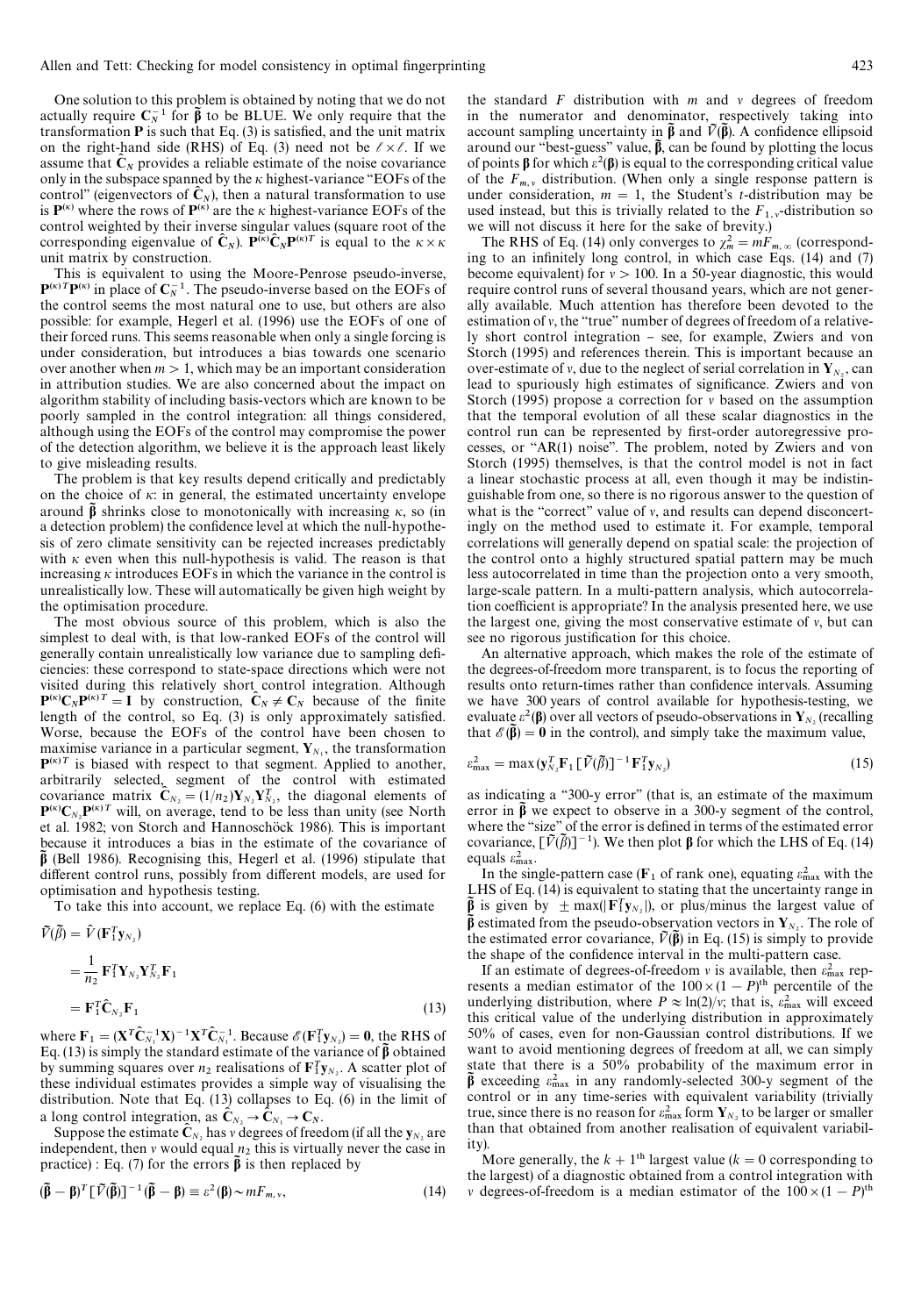percentile of the underlying distribution if

$$
\sum_{j=k+1}^{v} \binom{v}{j} (1 - P)^j P^{v-j} = 0.5,
$$
\n(16)

the 50<sup>th</sup> percentile of the cumulative binomial probability of  $\geq (k + 1)$  occurrences of an event of probability  $(1 - P)$  in a series of  $\nu$  trials.

Reporting return-times explicitly, accompanied by approximate  $P$ -values based on the estimated degrees-of-freedom  $v$ , has four clear advantages over confidence intervals based on an assumption of multivariate normality:

- 1. They are conceptually simpler for presentation of results to nonspecialists: "the control did not move outside this region in 300 y";
- 2. They rely much less on distributional assumptions: we require only that the distribution of  $\tilde{\beta}$  is radially symmetric under the norm defined by  $\tilde{V}(\tilde{\beta})$ , not that this distribution is Gaussian;
- 3. The role of the estimated degrees-of-freedom of  $Y_{N_2}$  is more transparent (we plot what the control actually did, and state what approximate *P*-value this corresponds to, rather than plotting *P*-values directly and relying on the validity of poorly understood distributional assumptions);
- 4. And most importantly, they explicity discourage claims of significance which involve extrapolation beyond the region explored by the control.

For example, if  $v = 15$ , so  $\ln(2)/v \approx 0.05$ , this is the smallest *P*value which can be quantified legitimately. If the observations lie well outside the region defined by  $\varepsilon_{\text{max}}^2$ , then all that can be said is that we have detected a model-data discrepancy at  $P_{< 0.05}$ . Using an *F*-test to claim significance at the  $P_{0.001}$  level, for example, implies we can extrapolate from observations of the central body of the distribution right out into the tails, which is clearly unsafe.

Whichever approach is adopted to define uncertainty intervals, we still rely on the assumption that  $\hat{\mathbf{C}}_{N_1}$  and  $\hat{\mathbf{C}}_{N_2}$  are individually realistic, or at least that errors in the representation of climate variability in the two control runs are unrelated. Even if separate models are used, any such independence assumption for different climate models is suspect, because these models have so much (often, entire components) in common. If, as is likely, both models display too little variance on small spatial scales, both  $\hat{\mathbf{C}}_{N_1}$  and  $\hat{\mathbf{C}}_{N_2}$  will be subject to a similar bias, compromising analysis of uncertainty.

## 4 Consistency checks to detect model inadequacy

Having framed the optimal fingerprinting algorithm as a linear regression problem, a variety of simple checks for model adequacy immediately present themselves, drawn from the standard statistical literature. For simplicity, following Hasselmann (1997) we will focus on parametric tests based on the assumption of multivariate normality. To judge from the analyses we have performed to date, the assumption of normality is likely to be reasonably close to valid for temperature data on large spatio-temporal scales. Assuming normality for other data types (such as precipitation) would be more problematic.

Our null-hypothesis,  $\mathcal{H}_0$ , is that the control simulation of climate variability is an adequate representation of variability in the real world in the truncated statespace which we are using for the analysis, i.e. the subspace defined by the first  $\kappa$  EOFs of the control run does not include patterns which contain unrealistically low (or high) variance in the control simulation of

climate variability. Because the effects of errors in observations are not represented in the climate model,  $\mathcal{H}_0$  also encompasses the statement that observational error is negligible in the truncated state-space (on the spatio-temporal scales) used for detection. A test of  $\mathcal{H}_0$ , therefore, is also a test of the validity of this assumption.

If we are unable to reject  $\mathcal{H}_0$ , then we have no<br>militimes are distinct proportions estimates have explicit reason to distrust uncertainty estimates based on our analysis. This does not, of course, mean that these uncertainty estimates are correct. It may mean only that the tests we have devised are not powerful enough to identify some crucial deficiency in modelsimulated variability. But it is important to recognise that the demonstration of internal consistency is all that can ever be expected from a formal attribution study. Proof that the model is "correct", meaning that every alternative has been taken into account and rejected, is a logical impossibility.

We formulate a simple test of this null-hypothesis as follows: if  $\mathcal{H}_0$  is true then the residuals of regression (see Eq. (1),

$$
\tilde{\mathbf{u}} = \mathbf{y} - \mathbf{X}\tilde{\mathbf{\beta}},\tag{17}
$$

should behave like mutually independent, normally distributed random noise in the coordinate system (under the norm) defined by  $\tilde{\mathbf{C}}_N^{-1}$ , so

$$
r^2 = \tilde{\mathbf{u}}^T \hat{\mathbf{C}}_N^{-1} \tilde{\mathbf{u}} \sim \chi_{\kappa - m}^2,\tag{18}
$$

is distributed as the sum of the squares of  $\kappa - m$ normally-distributed random variables. If an increase in  $\kappa$  introduces EOFs of the control which contain unrealistically low variance, then  $r^2$  will move to an improbably high percentile of the  $\chi^2_{n-m}$  distribution, and  $\mathcal{H}_0$  will be rejected, giving us some warning that estimates of uncertainty are then likely to be unreliable.

The principle of the test may be clarified if we again consider the case of single-pattern with uncorrelated noise, in which case Eq. (17) and (18) become

$$
\sum_{i=1}^{\kappa} \frac{(y_i - \tilde{\beta}x_i)^2}{\lambda_i^2} \sim \chi_{\kappa-1}^2.
$$
\n(19)

Terms in which the control variance is unrealistically low correspond to small values of  $\lambda_i^2$  which inflate the LHS of Eq. (19) into a high percentile of the  $\chi^2$  distribution.

In geometric terms, the  $\chi^2$  test involves summing residuals over all directions in the state-space defined by EOFs 1 to  $\kappa$  of the control which are orthogonal to the hyperplane defined by the response patterns,  $X$ , where orthogonality is defined in terms of the metric given by  $\mathbb{C}_{N}^{-1}$  (i.e. a and b are orthogonal if  $\mathbf{a}^T \hat{\mathbf{C}}_N^{-1} \mathbf{b} = 0$ . If, by increasing  $\kappa$ , we introduce an EOF in which control variance is unrealistically low then the component of that EOF which lies in the plane defined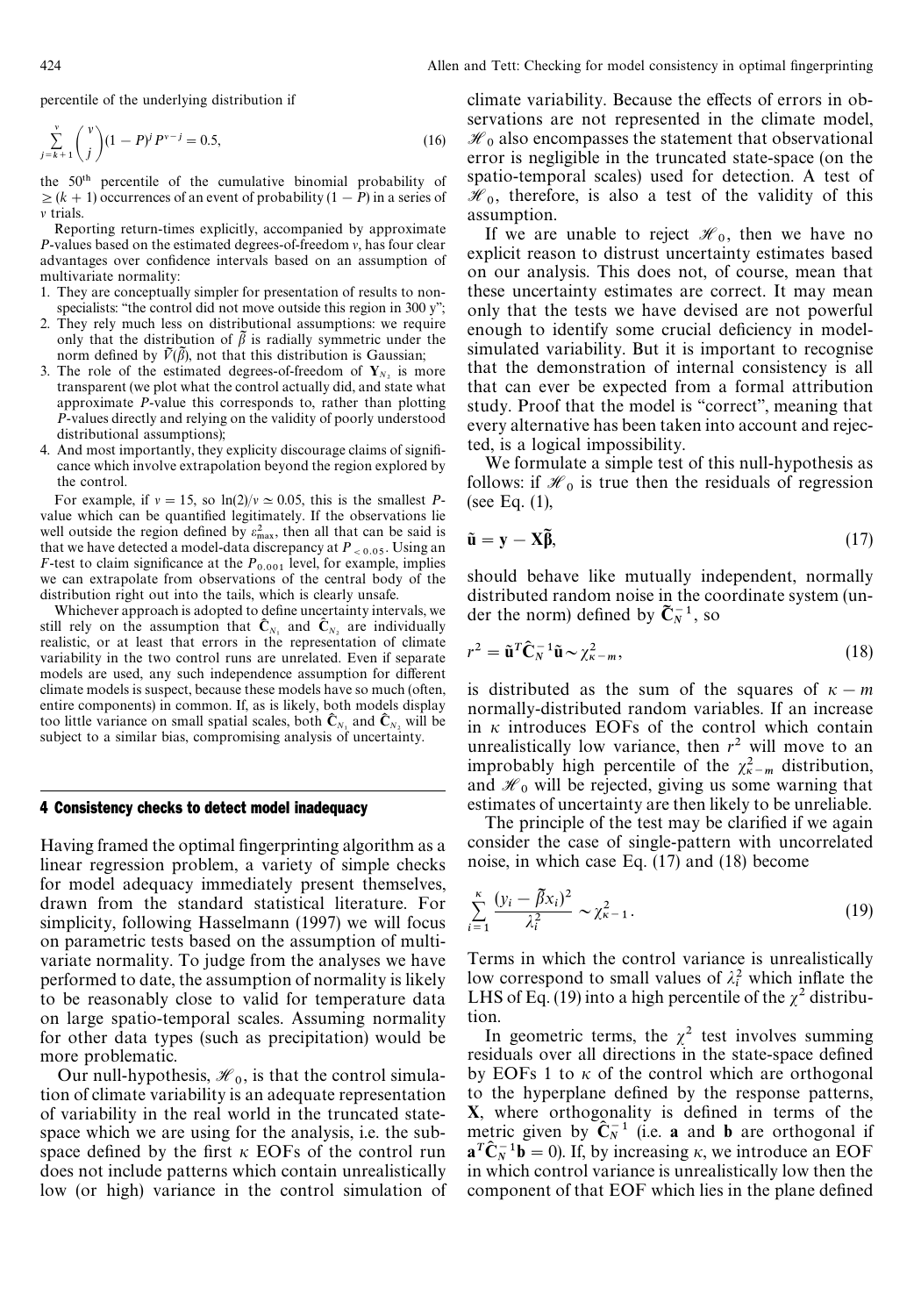by X will tend to distort uncertainty analysis in the regression but, at the same time, the component orthogonal to **X** will tend to inflate  $r^2$  faster than we would expect it to rise if the control variability is adequate, giving us some warning that uncertainty estimates are becoming unreliable. (A residual check based on the  $\chi^2$  statistics has been proposed independently by Leroy 1998, we are grateful to G. Hegerl for drawing our attention to this work.)

The basis of the  $\chi^2$  test is to estimate and remove all externally-forced signals and then to examine the residuals for consistency with the climate noise model based on the control. If, therefore there is component of natural variability that is incorrectly simulated by the control and is associated with a pattern *identical* to the predicted pattern of anthopogenic change, the  $\chi^2$  test will fail to identify any inconsistency. It should be clear that, with only a single vector of observations, y, an error in simulated variability whose properties are statistically identical to the predicted anthropogenic change cannot, by definition, be identified through statistical analysis. If, on the other hand, a series of detection experiments are performed, for example on successive 50-years segments of the observational record as in Hegerl et al. (1996) then the  $\chi^2$  test can readily be generalised to check directions lying in the plane defined by  $X$ , provided that some sort of smoothness assumption could be made concerning the temporal evolution of the anthropogenic signal. For the sake of simplicity, we postpone discussion of this generalisation to a future publication. In the "vertical detection'' problem we use as the example here, this option is not available because we are investigating 35-y trends in a 35-y dataset, so we only have a single y to work with.

If independent control runs are used for optimization and testing then, strictly speaking, an *F*-test should be used in place of the  $\chi^2$ -test to take into account the effects of uncertainty in the projection of  $\hat{\mathbf{C}}_N$ , onto the EOFs of  $\hat{\mathbf{C}}_{N_1}$ :

$$
\tilde{\mathbf{u}}^T \hat{\mathbf{C}}_{N_2}^{-1} \tilde{\mathbf{u}} \sim (\kappa - m) F_{\kappa - m, \nu} \tag{20}
$$

In practice, we find it makes very little difference which test is applied, provided they are used to place an upper limit on the truncation level. Moreover, the *F*test requires an estimate of  $v$ , the degrees of freedom of the estimate of  $C_{N_2}$ , problems with which have been noted. The  $\chi^2$ -test corresponds to  $v \to \infty$ , and so will always be more likely than the *F*-test to indicate that the null-hypothesis of residual consistency should be rejected. Since, in this application, we are using the test to guard against including EOFs in which control variance is unrealistically low, this represents the more cautious option.

A limitation of the simple  $\chi^2$  check, which would be shared by any univariate summary statistic, is that if the model displays too much variance on large spatial scales, this may mask the introduction of EOFs in which model variance is too low (since the mean over all scales may still look reasonable). A solution to this problem would be to examine a running  $\chi^2$ -statistic, based on residuals  $\kappa - \eta$  to  $\kappa$ : more importantly, the general evolution of the statistic must be examined, rather than reliance on an automated check.

Aware that truncating at too high a level raises problems in optimal fingerprinting, Hegerl et al. (1996) use a simple criterion to determine the truncation level based on the correlation between the unrotated response patterns (columns of  $X$ ) and rotated fingerprints (rows of  $(\mathbf{X}^T \mathbf{C}_N^{-1} \mathbf{X})^{-1} \mathbf{X}^T \mathbf{C}_N^{-1}$ ). As soon as this correlation begins to drop rapidly with truncation, they conclude that the optimisation is "introducing noise" and reduce the truncation. In advocating something slightly more complicated, we feel obliged to detail what we see as the potential problems with the Hegerl et al. (1996) approach while stressing that there is no reason why their approach and ours should not give similar results in a particular application. The key problem with the Hegerl et al. (1996) correlation criterion is that it is insensitive to the global variance in the control. If the model consistently underestimates variability on all spatio-temporal scales then the rotation at a given truncation and therefore the correlation between response pattern and fingerprint is unaffected. Hegerl et al. (1996) use other indicators like the power spectra of global mean quantities to check that global variance in the control is not inconsistent with the observations, but because these indicators are not specific to the truncated state-space used for detection, their use might lead to the model being rejected even when model variability is realistic in that truncated space. Perhaps worse, a problem in model variability which did not happen to project onto the global mean might pass unnoticed.

A second problem with the Hegerl et al. (1996) correlation criterion is that it may render optimisation useless in precisely the situation where it is most needed. When the unrotated response patterns are completely dominated by regions or spatio-temporal scales in which the climate noise is also very high, the correlation criterion may indicate truncating at a value of  $\kappa$  which excludes all EOFs containing a reasonable level of signal-to-noise even when there is a genuinely detectable signal and the control simulation of natural variability is perfectly adequate.

Instead of selecting the truncation level *a priori* or using some relatively *ad hoc* criterion, we compare  $r^2$ from Eq. (18) with the standard  $\chi^2$  distribution to establish the maximum value of  $\kappa$  for which the control still gives a believable estimate of climate noise. Detection can then only be claimed if the null-hypothesis of zero climate sensitivity can be rejected for values of  $\kappa$  smaller than this limits. An example of the application of this test to the "vertical detection" problem is given in the following section.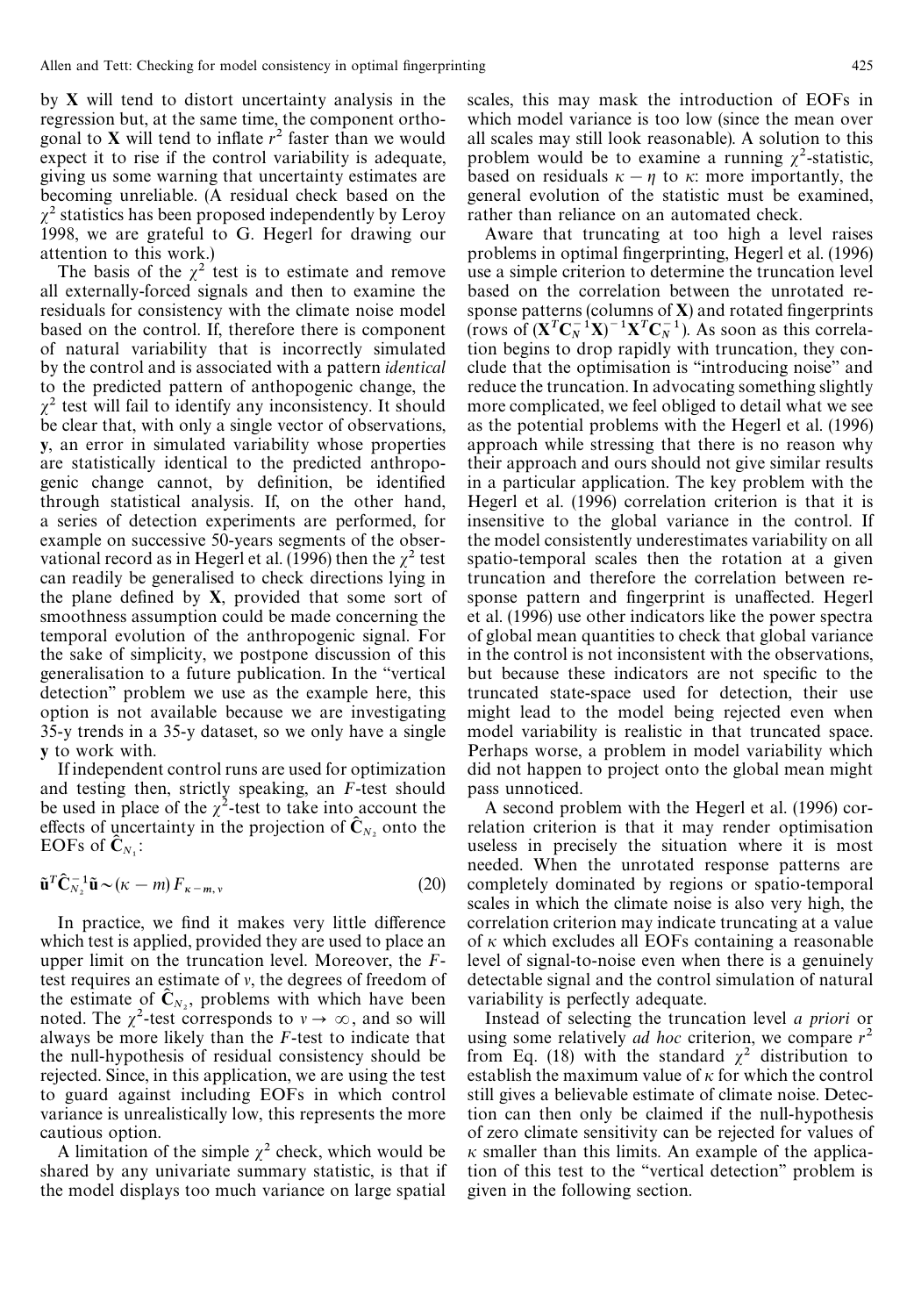#### 5 An example: the ''vertical detection problem''

We examine results from the application of the algorithm described to the comparison of the observational record of atmospheric vertical temperature structure over the period 1961–1995 with a series of simulations from the HadCM2 (Johns et al. 1997) coupled climate model: this is the example considered by Tett et al. (1996). The observation vector, y, is based on operationally received radiosonde data expressed as anomalies about the 1971–90 period. These were monthly averaged on a  $10^{\circ}$  longitude by  $5^{\circ}$  latitude grid on standard pressure levels (850, 700, 500, 300, 200, 150, 100 and 50 hPa). Annual averages were computed to each latitude/pressure point in which there were more than 8 months with data.

Following Tett et al. (1996) we compute vertical profiles of the zonal mean differences between the period 1961–80 and 1986–95. To minimise the impact of volcanos, data for 1963–4 (Mt. Agung) and 1992 (Mt. Pinatubo) are omitted (the eruption of El Chichón in 1981 should not affect this particular diagnostic, being outside either period). Latitude/pressure points with fewer than 20% (50%) of the years with data in the  $1961-80$  (1986–95) periods are also set to missing. The upper panel in Fig. 1 shows the resulting pattern of vertically resolved temperature changes.



Fig. 1 *Upper panel*, vertical pattern of zonal mean temperature difference between the period  $1961-80$  and  $1986-95$ , excluding years contaminated by volcanic eruptions. Note the overall pattern of stratospheric cooling and tropospheric warming. *Lower panel*, two standard deviations of the same diagnostic estimated from 40 35-ylong segments extracted at 10-y intervals from a 426-y control integration of HadCM2

We also extract precisely the same diagnostic (applying the same missing data mask to the zonal mean temperatures, giving rise to the discrepancies between the figures displayed here and those in Tett et al. 1996, see, Appendix) from a series of experiments performed with the HadCM2 coupled general circulation model. The resolution of both atmosphere and ocean components of the model is  $3.75^{\circ}$  longitude by  $2.5^{\circ}$  latitude with 19 vertical levels in the atmosphere and 20 in the ocean. This model has been extensively investigated for global change detection and prediction purposes (e.g. Mitchell et al. 1995a; Johns et al. 1997), and generates internal variability when integrated in a "control" configuration (no change in forcing) which compares reasonably well with that observed in the real world (Tett et al. 1997). The lower panel in Fig. 1 shows two standard deviations of our chosen diagnostic estimated from 40 35-y long segments extracted at 10-y intervals from a 426-year control integration and masked using the pattern of missing data in the observations: the columns of  $Y_{N_1}$  (a separate 310-y segment is used to provide  $Y_N$ , for hypothesis-testing). The trends in the observations are evidently significant relative to internal climate variability as simulated by HadCM2. The question we address here is whether they can be attributed to anthropogenic influences.

We compare these observed zonal mean temperature changes with changes simulated in two sets of experiments performed with the HadCM2 model. In the first ensemble of four integrations (intialised from points in the control integration separated by 150 years), denoted *G*, the model was forced with the effects of observed changes in  $CO_2$ , methane and cholrofluorocarbons (expressed as equivalent- $CO<sub>2</sub>$ ) for the period 1860 to 1996. The upper panel of Fig. 2 shows the ensemble mean of an identical diagnostic to that shown in the upper panel of Fig. 1 extracted from the model years 1961–95. A second ensemble of four integrations, denoted *GSO* and shown in the lower panel, included a simple parametrisation of the effects of sulphate aerosols (Mitchell et al. 1995b) and an estimate for the effect of declining stratospheric ozone after 1974 based on extrapolating trends observed by the Total Ozone Mapping Spectrometer for the period 1979 to 1989.

The contribution of changing aerosols to the vertical pattern of temperature change, modelled in a third ensemble (*GS*) in which ozone levels were held constant, is relatively minor. For the sake of brevity we do not discuss *GS* results here, but for the vertical detection problem, they are generally similar to results from *G*.

In all the results reported here, we use a mass-based weighting on all patterns. This has no direct impact on the estimation step once the truncation space has been defined (because the climate noise covariance provides its own, physically based, weighting function), but it does impact the EOF-decomposition of  $Y_{N_1}$ . Using mass weighting means that high-ranked EOFs have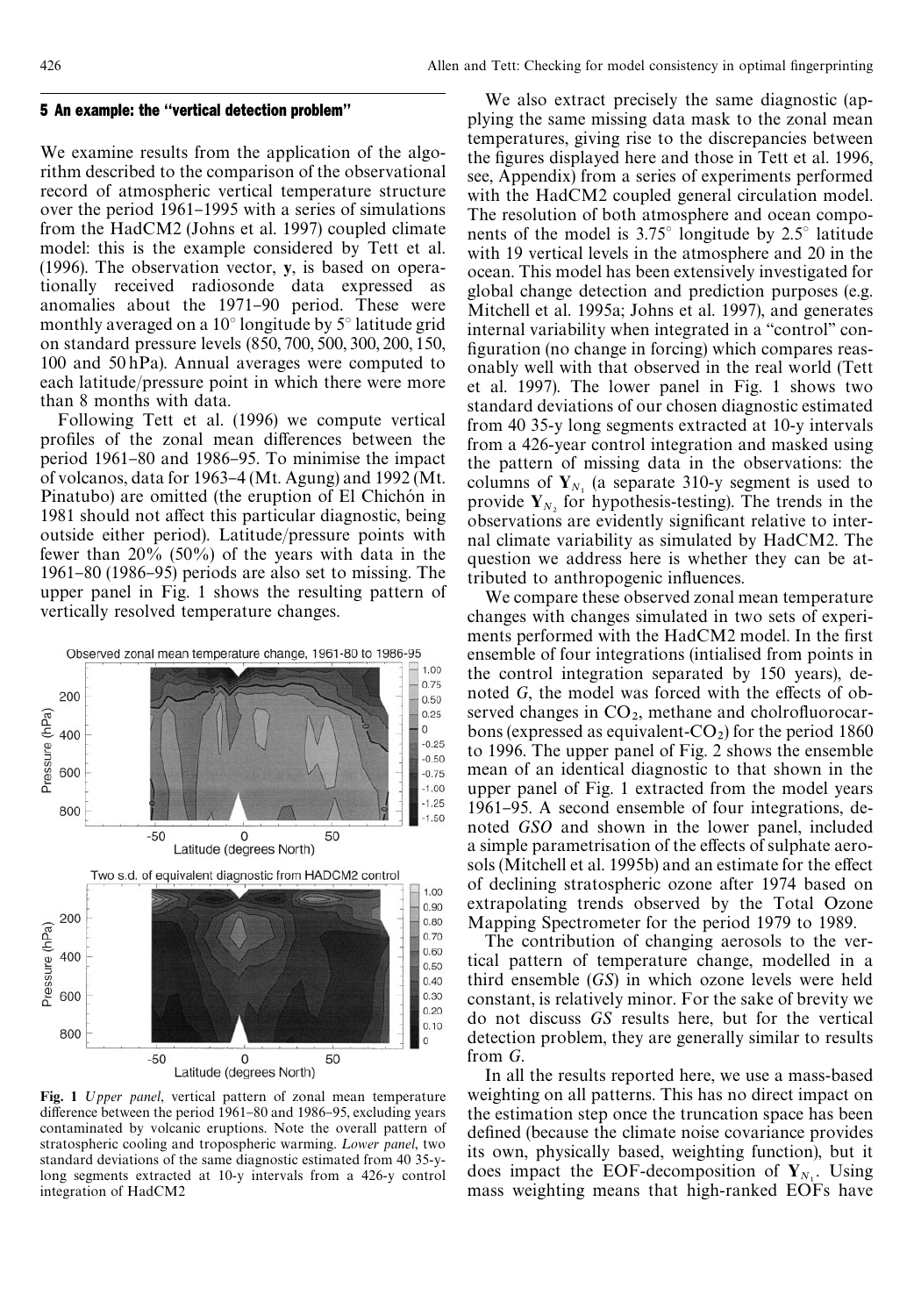

Fig. 2 Model-predicted changes over the period 1961-95 based on the ensemble mean of four integrations of the HadCM2 climate model forced with the effects of changing greenhouse gases (*upper panel*) and including the effects of sulphate aerosols and declining stratospheric ozone (*lower panel*)

substantial loading in the troposphere, whereas highranked EOFs based on a volume weighting, for example, are completely dominated by the stratosphere. This turns out to be important because the model simulation of stratospheric variability is less realistic than its simulation of stropospheric variability (Gillett et al. 1998), so the use of a volume-based (log-pressure) weighting function leads to the model being rejected by our internal consistency checks before we find we can detect anything.

We begin by testing a simple univariate model: assuming that the observations consist only a scaled version of *G* (greenhouse gas pattern) with additive climate noise. The diamonds in Fig. 3 show  $\beta_G$ , the estimated amplitude of the *G* pattern, as a function of the rank of the detection space ( $\kappa$  = number of EOFs retained of the control). Vertical bars show the  $P_{0.05}$ (two-tailed) confidence interval based on an assumed Gaussian distribution with  $v = 12$  degrees of freedom in  $Y_{N_2}$ . Estimates of v taking into account lag-1 autocorrelation in  $Y_N$ , range from 11 to 28, depending on the precise diagnostic considered, but the higher values are clearly unrealistic since there are only 8–9 nonoverlapping 35-y segments in this control segment. The value of  $v = 12$  implies that a  $\sim 50\%$  increase in degrees of freedom has been gained by overlapping vectors of pseudo-observations, which is consistent with standard spectral estimation theory (Allen and Smith 1996, Appendix).



Fig. 3 Estimated amplitude of *G* (greenhouse gas pattern) versus rank of the detection space (number of EOFs retained of the control). *Diamonds*, "best guess"; *vertical bars*,  $P_{0.05}$  confidence interval based on an assumed Gaussian distribution; *Dashes*, "310-y error":  $\pm \sqrt{\varepsilon_{\text{max}}^2}$  observed in a 310-y control integration. Note how errorbars decline as we include more EOFs: what is the "correct" truncation/error-bar?

The horizontal dashes in Fig. 3 show the "310-y" error" range, that is,  $\pm$  the largest absolute patternamplitude ( $\sqrt{\epsilon_{\text{max}}}$ ) observed in a 310-y control integration. These ranges approximately match the parametric ranges, indicating that the Gaussian assumption and our estimate of  $\nu$  are, in this instance, reasonably accurate. We stress that  $\nu$  is a very uncertain quantity, so these 310-y error ranges represent a more robust diagnostic than the standard confidence intervals.

Figure 3 indicates that  $\mathcal{H}(\beta_G = 0)$ , the hypothesis that the amplitude of the greenhouse gas pattern is zero in the observations, can be consistently rejected at  $P_{\leq 0.05}$  (0.05 being approximately the smallest *P*-value we can quantify with a control integration of this length). For truncations  $\kappa \le 13$ , however,  $\mathcal{H}(\beta_G = 1)$ , that the model-predicted amplitude is correct, can also be rejected at  $P_{< 0.05}$ , except at the lowest truncations, where the detection space appears to be inadequate to resolve the signal. The key point to note is that error bars consistently decline as we increase the truncation level. Before drawing any further conclusions, therefore, we need to establish the maximum truncation at which the model is reliable.

The singular value spectrum of the control, shown in Fig. 4, gives little indication of the appropriate truncation. Were this to consist of a small number of large singular values followed by a sharp cutoff, we would truncate after the cutoff. As is generally the case in geophysical systems (Allen and Smith 1996), no such break is evident, so we require other truncation criteria.

The solid line in Fig. 5 shows the evolution of  $(\kappa - m)/r^2$  as defined in Eq. (18) as a function of truncation. Although we test  $r^2$  directly using a Eq. (18), we plot this quantity because it may be interpreted physically as the cumulative ratio of model/observed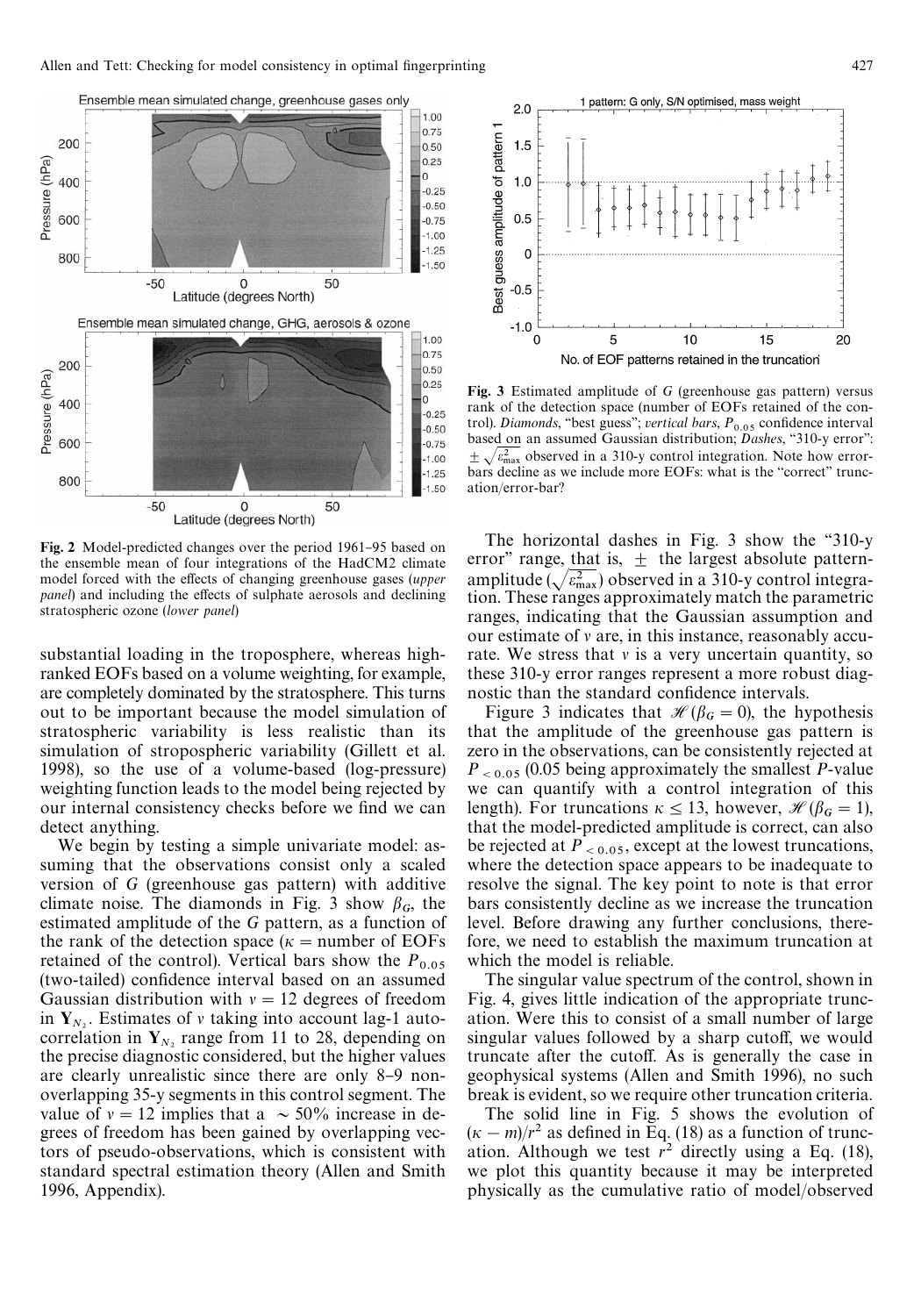

Fig. 4 The spectrum of singular values of the control. There is no sharp break in the spectrum, giving no indication of an appropriate truncation



Fig. 5 *Solid line*, evolution of  $(\kappa - m)/r^2$  (cumulative model/observed residual variance ratio) with truncation. Model-simulated variability appears to be approximately correct for low truncations, and consistently low for higher truncations. *Dashed* (*dash*-*dot*) *line*, 5–95% range of the  $(\kappa - m)/\chi^2_{\kappa-m} (1/F_{\kappa-m,\nu})$  distribution. If the *solid* line moves outside this range, uncertainty estimates will be unreli*line* moves outside this range, uncertainty estimates will be unreliable

residual variance. For truncations  $\leq 12$  it varies around unity, indicating the model variability is consistent with observed, while for higher truncations it drops rapidly outside the range indicated by the  $\chi^2_{\frac{R}{2}-m}$ and  $F_{\kappa-m,\nu}$  distributions. The range based on  $\chi^2_{\kappa-m}$ and  $F_{\kappa-m, \nu}$  distributions. The range based on  $\chi_{\kappa-m, \nu}^2$  is consistently narrower than that based on  $F_{\kappa-m, \nu}$ , indicating that the  $\chi^2$  test should be used in preference to the *F*-test to provide a conservative truncation point given the difficulties in estimating  $\nu$ . A similar truncation point is indicated if we reverse the control segments  $Y_{N_1}$  and  $Y_{N_2}$ , suggesting that variability is consistently underestimated in these low-ranked EOFs, rather than just in this particular segment.

Levels of internal variability can vary by more than a factor of two in variance between different models (Kim et al. 1996). If the  $r^2$  values in Fig. 5 are reduced by this amount, the  $\chi^2$  test indicates that uncertainty estimates are unreliable for truncations as low as 7. For small truncations,  $\kappa = 4-6$ , the test is simply not powerful enough to identify this model-data discrepancy.

We conclude that, over truncations at which the model can be relied upon, the G pattern significantly overestimates the response in the real world, that is,  $\mathcal{H}(\beta_G = 1)$  is rejected. A univariate model based on the GSO pattern appears to do rather better, shown in Fig. 6. Again, 12 is the maximum allowable truncation, at which point  $\mathcal{H}(\beta_{GSO} = 0)$  can be rejected, while  $\mathcal{H}(\beta_{GSO} = 1)$  cannot. Note how the estimate of  $\beta_{GSO}$  varies with truncation, emphasising the need for objective truncation criteria: at the lowest truncations, we are failing to represent the signal adequately, so results are essentially arbitrary. Estimates then stabilise up to  $\kappa = 12$ , upon which they begin to vary again, presumably because we are introducing EOFs containing unrealistically low variance which are being given high weight in the optimisation.

It would be incorrect to conclude on the basis of this improvement alone that the combined influence of sulphates and ozone is detectable in the observations. It might be the case that the model sensitivity to greenhouse gas increase is too strong and the sulphates and ozone forcing is simply compensating for this error. To establish whether both effects are detectable, we need to investigate a bivariate detection model.

The bivariate model is that the observations consist of a linear superposition of the *G* and *GSO* patterns with an additive noise term. We apply the optimal  $f{\text{m}}$  ingerprinting algorithm (4) to estimate pattern-amplitudes and associated uncertainty ranges with *G* and *GSO* patterns providing the columns of X. Best-guess pattern amplitudes,  $\beta$ , and the associated 310-y return



Fig. 6 Estimated amplitude of *GSO* (greenhouse gases, aerosols and ozone pattern) versus rank of the detection space. Note how, unlike in the case of the *G* pattern,  $\mathcal{H}(\beta_{GSO} = 1)$  cannot be rejected at 12-EOF truncation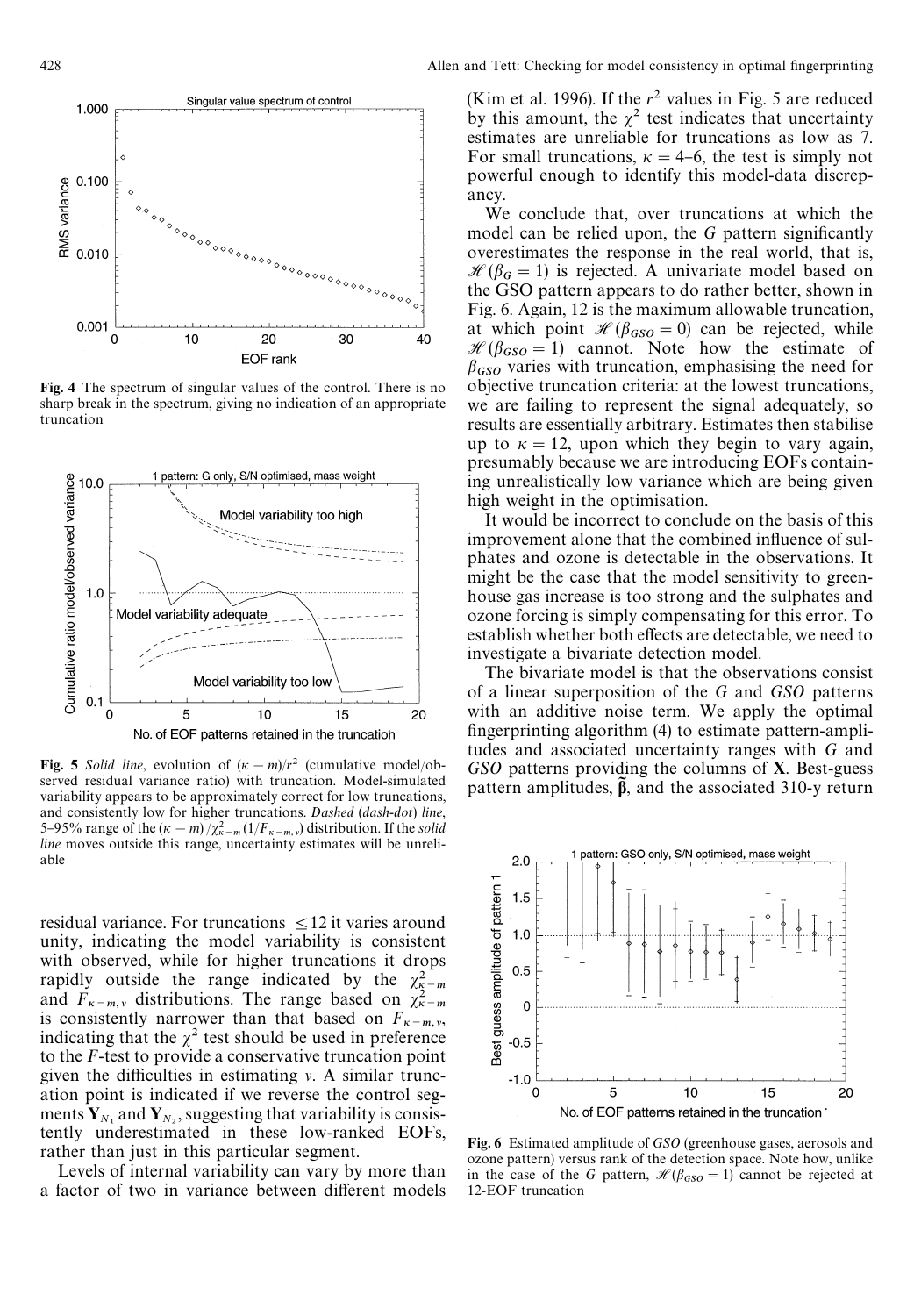envelope (somewhere between the  $P_{0,1}$  and  $P_{0,05}$  confidence interval, depending on the unknown true degrees of freedom of the control) are shown in Fig. 7, with *G* pattern-amplitude on the horizontal axis, *GSO* on the vertical. Because the effects of greenhouse gases are present in both runs, patterns are highly correlated, so the ellipse is far from circular. The point [0,1], corresponding to exact agreement with the *GSO* prediction, lies within the confidence bound. The point  $[1,0]$ , exact agreement with  $G$ , is excluded. The best-fit is obtained at the point [0.4, 0.3], indicating the model overpredicts the response to greenhouse gases by  $\sim 30\%$ , and overpredicts the combined response to sulphates and ozone by a factor of three. This is consistent with the results of Tett et al. (1996) who found that a 50% reduction in the amplitude of the model-predicted response to ozone depletion improved the fit to observations. Both errors in the response and the crudeness of the parametrization used for ozone trends are likely to be responsible. The hypothesis of a zero or negative (meaning the model predicts the wrong sign) response to greenhouse gases can be excluded at the  $P_{0.1-0.05}$  confidence level on the basis of these data, but if we assume no prior knowledge of the amplitude of the greenhouse gas response, the observations do not exclude the possibility of a zero response to sulphates and ozone. We stress that this does not mean that the response to sulphates and ozone *is* zero, simply that the pattern of response predicted by the HadCM2 model (which



could be incorrect) is not detectable using this algorithm in this particular diagnostic.

The origin of the 310-y return envelope is illustrated in Fig. 8, which shows the joint distribution of *G* and *GSO* pattern amplitudes, with S/N optimisation, computed from the columns of  $Y_{N_2}$ . The ellipse, by construction, passes through the largest excursion from the origin as defined in Eq.  $(15)$ . For comparison, the dashed and dotted lines show the  $P_{0.1}$  and  $P_{0.05}$  confidence intervals respectively computed using Eq. (14) with  $v = 12$ , the estimated degrees of freedom taking into account lag-1 auto-correlation in the control. As we would expect for this  $v$ , the 310-y return envelope lies between the two. As discussed above, we conclude it would be unwise to attempt to quantify absolute (unsigned) *P*-values much less than 0.1 on the basis of this length of control. This is certainly intuitively plausible: the control segment used is approximately 10 times as long as the observational record, so  $P_{0,1}$  is a natural lower limit on claims which can be made without extrapolation.

Figures 7 and 8 show results for  $\kappa = 12$ , confining the detection space to the 12 highest-ranked EOFs of the control. As argued, we expect results to be critically dependent on the choice of  $\kappa$ . This is indeed the case. Figure 9 shows the corresponding result with  $\kappa = 4$ : in this case the truncation is too severe and the signals cannot be represented at all, resulting in large confidence intervals and complete loss of significance. Figure 10 shows the result of truncating at  $\kappa = 16$ : the confidence region is now much smaller, and we appear to be able to reject the hypothesis of zero response to sulphates and ozone.



Fig. 7 Best-fit amplitudes  $\tilde{\beta}$  and associated uncertainty ranges for the model-predicted patterns of change due to greenhouse gases alone (*horizontal axis*) and the combined effects of greenhouse gases, sulphates and ozone (*vertical axis*). Estimates based on  $\kappa = 12$  highest-ranked EOFs of the control

Fig. 8 The joint distribution of *G* and *GSO* pattern amplitudes, with S/N optimisation, in segments of a 310-y control integration. *Solid ellipse* shows largest noise-weighted excursion from the origin, *dotted*/*dashed lines* show  $P_{0.05}/P_{0.1}$  confidence intervals based on an assumed Gaussian distribution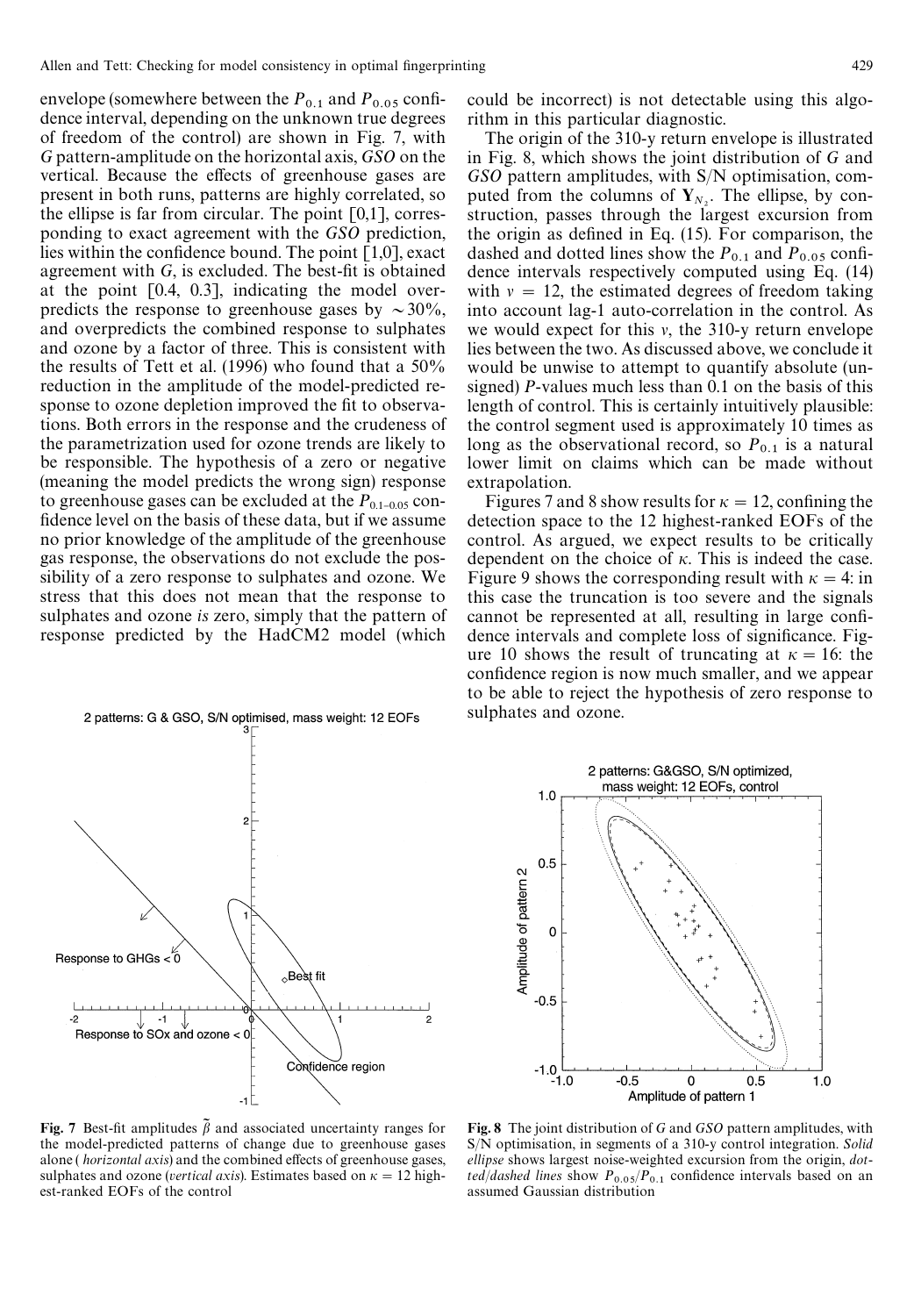

Fig. 9 Best-fit  $\tilde{\beta}$  and associated uncertainty ranges with very low truncation:  $\kappa = 4$ . The detection space is unable to represent the signal, leading to very large uncertainties. Note *revised axes*



Fig. 10 Best-fit  $\tilde{\beta}$  and associated uncertainty ranges with excessively high truncation:  $\kappa = 16$ . Inclusion of high-ranked EOFs containing unrealistically low variance leads to misleadingly small estimated uncertainties

Qualitatively different results emerge from the adoption of different truncations, graphically illustrating the need for objective criteria to determine the appropriate truncation level. The evolution of  $P(\chi^2)$  with

truncation in the bivariate model is very similar to the univariate case shown in Fig. 5. *P*-values for the  $\chi^2$  statistics remain around the 50<sup>th</sup> percentile until  $\kappa = 12 - 13$ , at which point they collapse towards zero. This is clearly the maximum truncation at which we should trust our analysis model, so results at  $\kappa = 16$  are meaningless.

The benefits of optimisation are illustrated in Fig. 11, which shows results from precisely the same bivariate detection model based on a 12-EOF detection space but without weighting by the inverse noise variance (i.e. giving equal weight to errors in all 12 EOFs, corresponding to an ordinary least squares estimate). The best-guess pattern-amplitude is very similar to the optimised case, as would be expected because the ordinary least squares estimator is unbiased, but the uncertainty envelope is much larger.

## 6 Implications for climate sensitivity

If an anthropogenic signal is indeed detectable in the recent climate record, then it should be possible to exploit this signal to quantify how the climate system responds to changing radiative forcing. We believe there has been insufficient emphasis to date on the physical implications of detection and attribution results, so we conclude with a preliminary illustration, subject to many caveats, of how such an exercise might proceed.



Fig. 11 An example of the benefits of optimisation: best-guess pattern amplitudes in the bivariate detection model with 12 EOF truncation but without S/N optimisation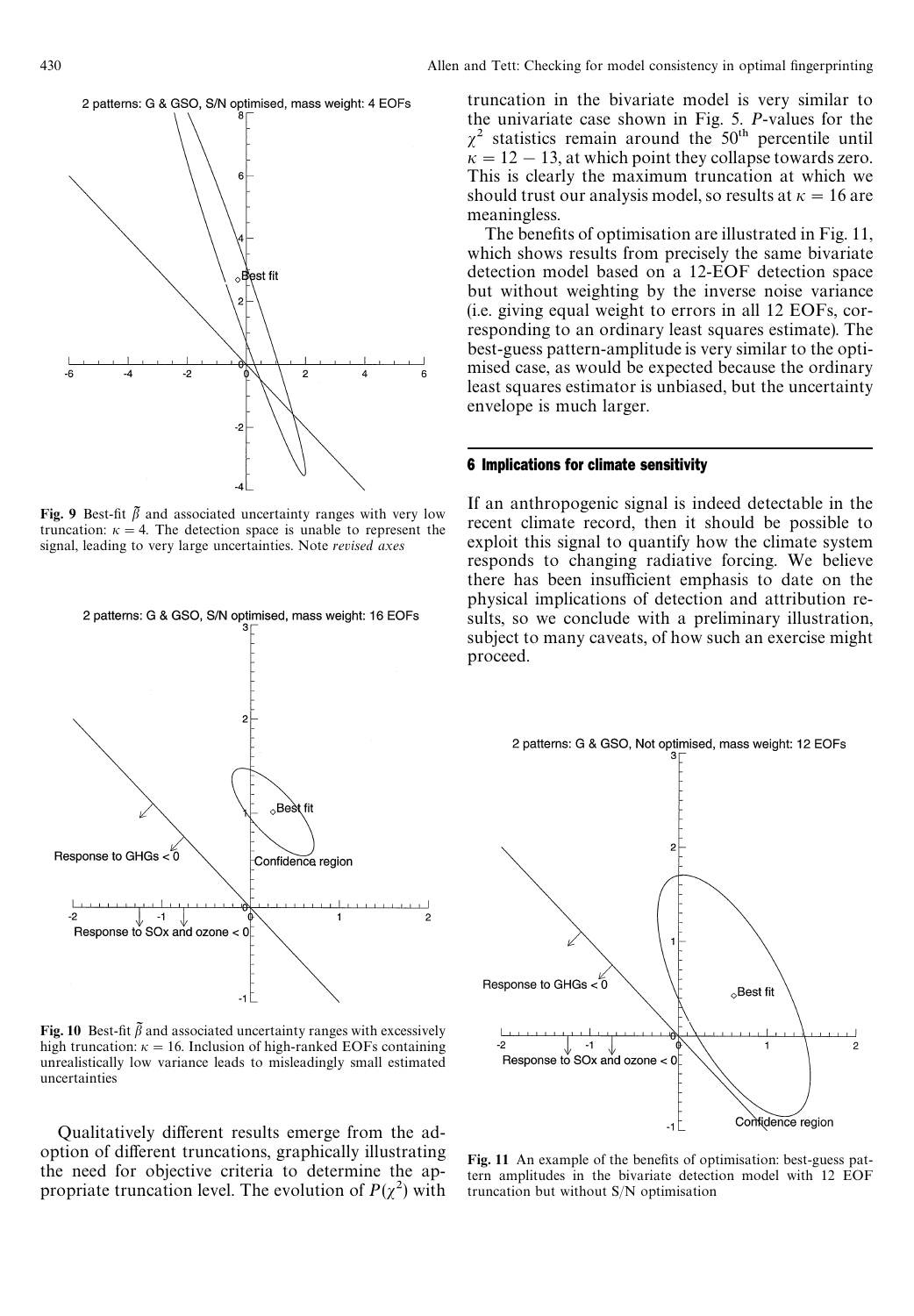Allen and Tett: Checking for model consistency in optimal fingerprinting 431

Of particular interest is the response of the climate, on decadal time-scales, to rising greenhouse gases. If the various forcings had been prescribed separately in the original runs, we could infer this from the estimated amplitude of the greenhouse response, which we shall call  $\beta_{GHG}$ . Under the (very restrictive) assumption that the timing of the model response is correct, a  $\beta_{GHG}$  range including unity would imply that the true climate sensitivity is consistent with the sensitivity of the model.

Since various forcings were prescribed simultaneously in the *GSO* run, interpretation is slightly more complicated, but an estimate of climate sensitivity can nevertheless be derived. Suppose  $x_{GHG}$  and  $x_{SO}$  represent the responses to greenhouse gases and the combined effects of sulphates and ozone respectively in the real world. Given the assumption of linearity, our best fit regression model then becomes

$$
\tilde{\mathbf{y}} = \tilde{\beta}_{G}\mathbf{x}_{GHG} + \tilde{\beta}_{GSO}(\mathbf{x}_{GHG} + \mathbf{x}_{SO})
$$
  
=  $(\tilde{\beta}_{G} + \tilde{\beta}_{GSO})\mathbf{x}_{GHG} + \tilde{\beta}_{GSO}\mathbf{x}_{SO}$   
=  $\tilde{\beta}_{GHG}\mathbf{x}_{GHG} + \tilde{\beta}_{SO}\mathbf{x}_{SO}.$  (21)

Hence the sum  $\tilde{\beta}_{GHG} = \tilde{\beta}_G + \tilde{\beta}_{GSO}$  gives an estimate of the scaling on the *total* greenhouse response required to match observations, and thus an estimate of the climate sensitivity, taking into account our uncertainty in the amplitude of the response to sulphates and ozone, while (in this two-pattern regression), the  $\tilde{\beta}_{SO} = \tilde{\beta}_{GSO}$  estimate is only dependent on the sulphate/ozone signal. Because the regression algorithm is linear, precisely the same results would be obtained by subtracting  $x_G$ from  $\mathbf{x}_{GSO}$  initially to give a separate  $\mathbf{x}_{SO}$  pattern to input to the regression. This pattern would, however, be intrinsically noisier than  $x_{GSO}$ , so we prefer to display results based on the simulations which were actually performed and derive the parameters of interest from the estimates afterwards. Since, at this stage, we are ignoring the effect of noise in the model-predicted patterns, it makes no practical difference which approach is taken.

At 12 EOF truncation, the scaling factor  $\beta_{GHG}$  lies in the range  $0.35-1.0$  (310-y error, which is approximately the  $5-95\%$  interval) see Fig. 12. This implies, on the basis of this diagnostic, that the model is either overpredicting the response to greenhouse gases by almost a factor of 3 or (at the other end of the range) that the amplitude of the model response is approximately correct. We stress that these estimates are subject to a known bias towards zero due to noise in the estimated response-patterns, as discussed above. Preliminary results suggest that the application of an unbiased algorithm (Ripley and Thompson 1987) raises the upper end of the range by up to 25%, with little change to the lower end, bringing the central estimate ("best guess") closer to, but still less than, unity. The reason the model may be overpredicting the response to greenhouse



Fig. 12 Translating optimal detection results into estimates of climate parameters: the sum of *G* and *GSO* pattern amplitudes gives an estimate of the scaling required on the total greenhouse response to match observations, and thus an estimate of the climate sensitivity

gases needs further investigation, but it may be related to the strong warming of the tropical upper troposphere observed in the model, which Tett et al. (1996) argued is likely to be a model error.

Specifically, the model-predicted negative lapse-rate feedback (a decrease in lapse rate accompanying a tropospheric warming) appears to be unrealistically strong (Tett et al. 1997; Gillett et al. 1998), which would mean that the model could be overpredicting the midand upper-tropospheric temperature response to increasing greenhouse gases while getting the surface temperature response correct. If true, this would mean that our estimate of the climate sensitivity based on tropospheric temperature changes would be a systematic underestimate of the true (surface temperature) sensitivity. Work on more direct estimates of the sensitivity, based on surface temperature changes, is in progress.

The equilibrium sensitivity, *S*, of HadCM2 to doubling  $CO<sub>2</sub>$  is 3.3K (based on an extended integration of the coupled model C. A. Senior, *personal communication*) so, to first order, we can translate our uncertainty range in  $\beta_{GHG}$  into an "observed" range for the climate sensitivity of  $1.2 - 3.4$  K (rounding to 2 significant figures), reiterating that the upper end of this range may be underestimated by up to 25% due to our neglect of noise in the model-predicted patterns. We stress that there is a considerable element of extrapolation in this estimate: we are assuming that the timing of the modelpredicted response is correct, that the response is sufficiently linear that we can make inferences from the observed response to intermediate-amplitude forcing changes to the full doubled- $CO<sub>2</sub>$  sensitivity, and that the pattern of response is independent of its amplitude.

There are, in fact, strong physical arguments that the timing of the response itself depends on the sensitivity see, for example, Hansen et al. (1985), in which case the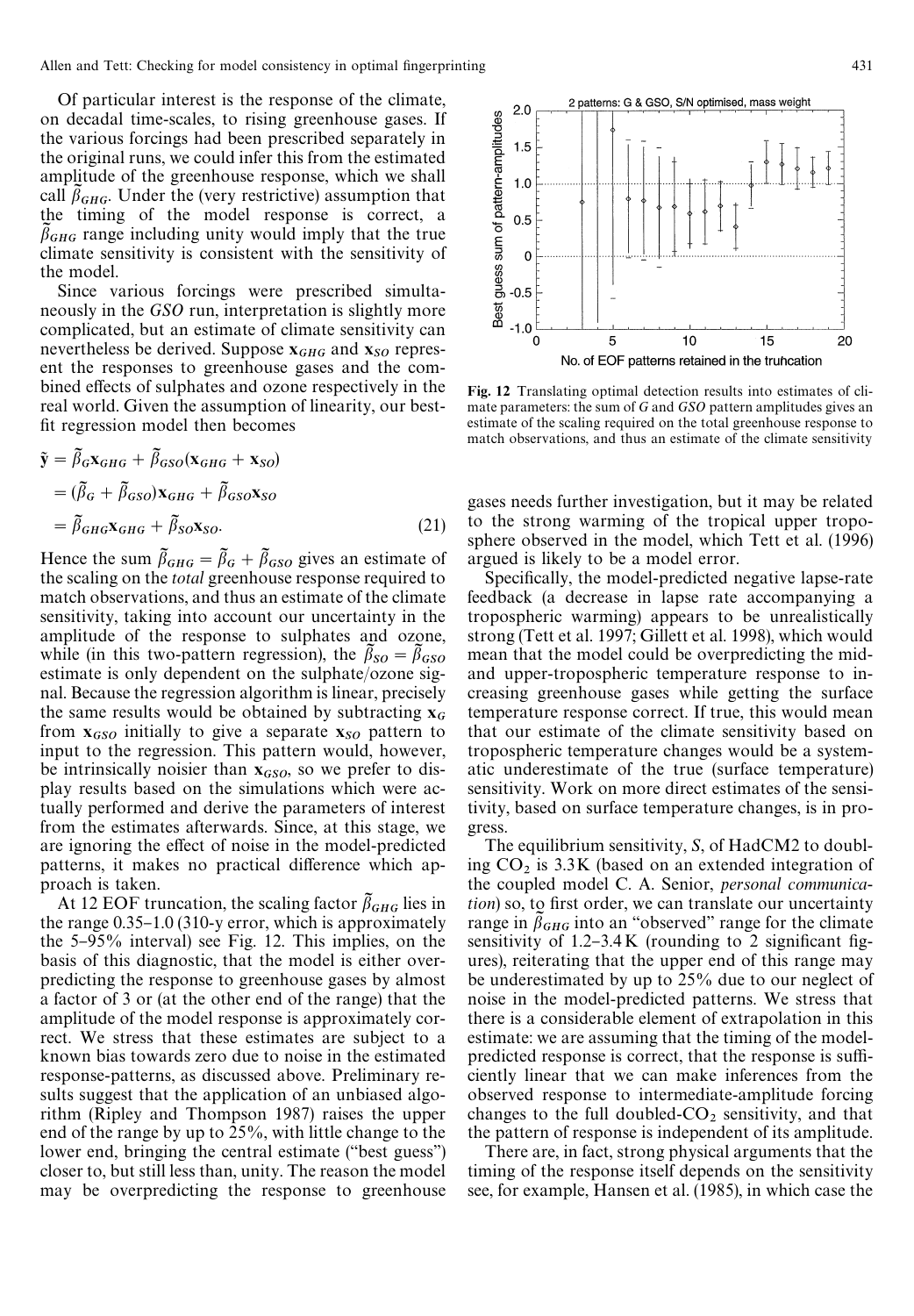"transfer function" relating the sensitivity to the observed response-pattern-amplitude,  $S = S(\beta_{GHG})$ , would necessarily be non-linear. Quantifying the strength of this non-linearity represents work in progress. If, however, we assume the relevant oceanic processes are correctly simulated, two points on the transfer function are known:  $[\beta_{GHG} = 0, S = 0]$  (zero response implies zero sensitivity) and  $\left[\beta_{GHG} = 1, S = 3.3\right]$  (correct response implies the model-predicted sensitivity). As long as we are interpolating between these two points (i.e.  $\beta_{GHG} \leq 1$ , scaling *down* from the model prediction), the impact of non-linearity in  $\mathcal{S}(\beta_{GHG})$  is limited, but it would clearly be unsafe to extrapolate far outside the  $0 \leq \beta_{GHG} \leq 1$  interval.

The assumption that the pattern of response is independent of its amplitude is also questionable. For example, on physical grounds, we would expect the rate of stratospheric cooling to be virtually independent of the tropospheric feedbacks which primarily determine climate sensitivity. To quantify accurately the physical implications of detection results, it will eventually become necessary to decompose detection diagnostics, such as fingerprint patterns, into components which depend on key climate parameters, like sensitivity, and components which do not. Again, this generalisation must be pursued in subsequent work. Bearing in mind all these caveats, however, we present this sensitivity estimate as an example of how, as the signal of anthropogenic climate change emerges from the noise, optimal detection results may be used to obtain information on physically-interpretable climate parameters.

Given the estimate  $\bar{\beta}$  and its associated uncertainty  $V(\beta)$ , and bearing in mind these caveats, we can reconstruct the best-guess trend at each latitude/pressure point and the corresponding  $P_{0.05}$  confidence interval using Eq. (9). Maximum and minimum reconstructed trends, taking into account internal variability illustrated in Fig. 1, are shown in Fig. 13. Note that these are not themselves realisable patterns because uncertainties are correlated between locations (that is, a high positive trend in one region may be associated with a high negative trend in another and so forth). These maxima and minima provide, however, an indication of where the model-predicted trends may be consistent with the observations when subject to an appropriate scaling, and allow us to identify regions in which observations (Fig. 1) and model are clearly inconsistent. The  $\chi^2$  test described, being based on a global summary statistic, might well fail to identify local model-data discrepancies. For example, the observed cooling at  $\sim$  50 hPa in the extratropical stratosphere is considerably larger than the maximum model-predicted cooling, indicating an unambiguous model deficiency (it seems implausible that this error could be attributed to problems with the prescribed forcing). Over most of the troposphere, however, the observations lie within the range of possible model-predicted trends.



Fig. 13 Maximum and minimum  $(P_{0.05}$  one-tailed limits) local trends indicated by the detection model. Locations where the observations (Fig. 1, *top panel*) lie outside this range indicate systematic model deficiencies

## 7 Summary

Formulating the optimal fingerprinting algorithm as a linear regression problem suggests some simple consistency checks for detection model adequacy whose primary purpose is to ensure that uncertainty estimates based on model-simulated variability are not demonstrably inaccurate. We have presented a simple check (the  $\chi^2$ -test or *F*-test on residuals) which should detect gross model inadequacies and demonstrated its application to the "vertical detection problem", examining decadal changes in atmospheric vertical temperature structure over the period 1961–1995. The HadCM2 control integration was found to be an inadequate model of internal variability in the particular diagnostic examined, provided a mass-weighting scheme was used to focus the analysis on the troposphere. Observed residual variability (after anthropogenic signals had been removed) was found to be inconsistent with the model when a volume-weighted diagnostic was used, highlighting known deficiencies in the model simulation of stratospheric variability.

Under the mass-weighted scheme, the influence of anthropogenic greenhouse gases on atmospheric vertical temperature structure was detected unambiguously at a high confidence level. Taking into account the modelpredicted effects of sulphates and ozone improved the overall fit, but not enough for us to claim unambiguous detection of a sulphate/ozone signal. Because the greenhouse and sulphate/ozone signals are not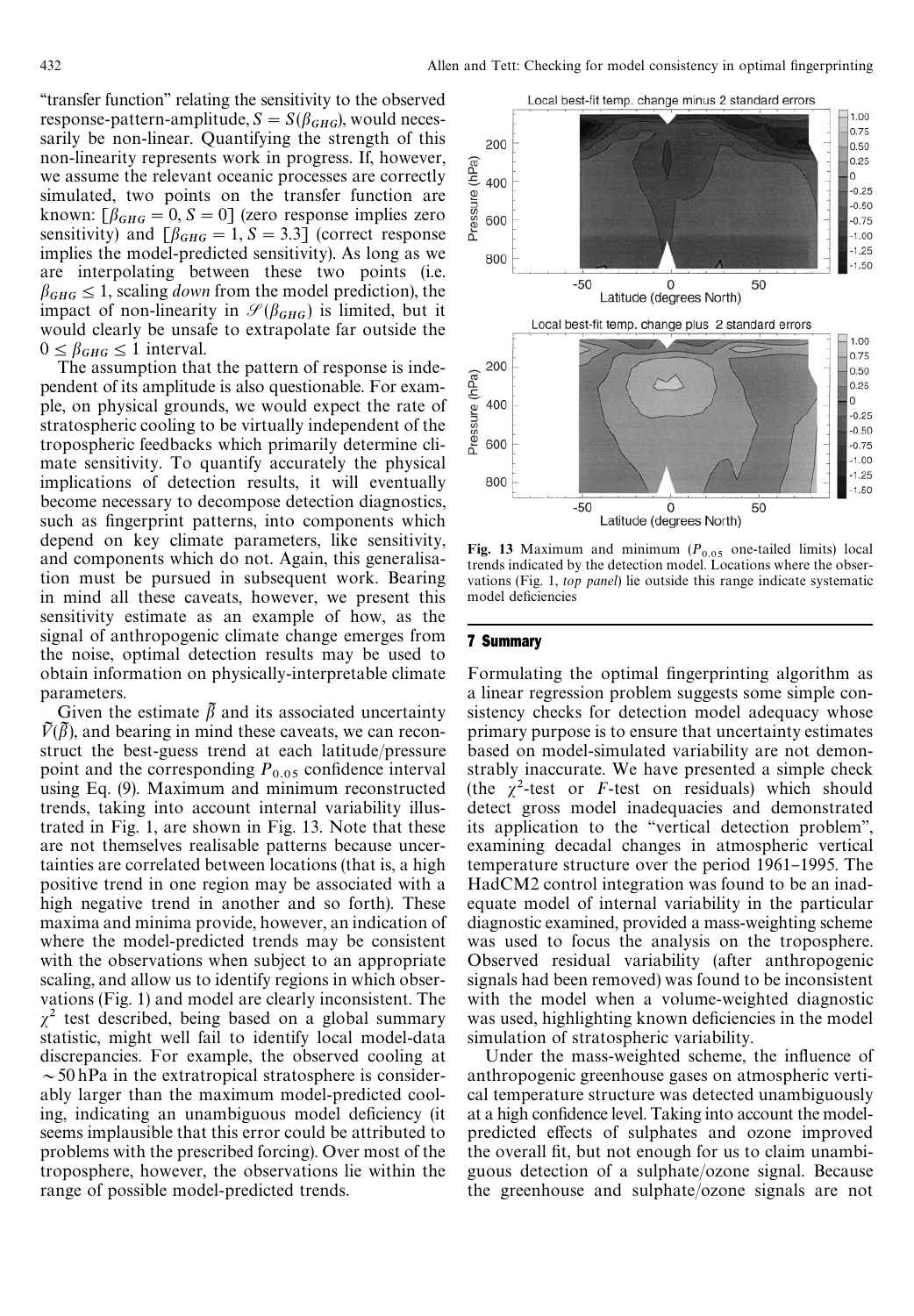orthogonal to each other, assuming no prior knowledge of any of these signal amplitudes leaves us with an ambiguity: either the real climate response to greenhouse gas increase is weaker than that predicted by the model and the response to sulphate and ozone changes is negligibly small, or the model-predicted amplitude of both signals is approximately correct.

Even allowing for this uncertainty in the sulphate/ ozone signal, we estimate (on the basis of the massweighted fingerprint, at the 95% confidence level) that the response to greenhouse gas increase is  $0.35-1.0$ times the model-predicted value. Assuming the timing of the model response is correct, this implies a  $5-95\%$ range in the climate sensitivity to doubling  $CO<sub>2</sub>$  of  $1.2 - 3.4 K$ , although the upper end of this range is likely to be biased towards zero due to sampling uncertainty in the model-predicted patterns. This use of optimal detection results to obtain observationally-based estimates of climate parameters and to identify systematic model deficiencies represents, we believe, an exciting and novel research opportunity provided by the emergence of the anthropogenic signal.

Finally, we have also suggested that uncertainties should be presented in terms of return-times rather than confidence intervals based on an assumption of multivariate normality. Conventional confidence intervals require an estimate of the degrees of freedom of the control, which is invariably uncertain and may involve extrapolation from the body of the "climate noise" distribution into the distribution's tails. Without *a priori* reason to believe that climate noise is exactly Gaussian (and with good reason to believe it is not), such extrapolation is clearly unsafe. An alternative, nonparametric, approach is presented which avoids the most restrictive of these distributional requirements.

# Appendix: discrepancies with Tett et al. (1996)

When using segments of "pseudo-observations" from a model control integration as a basis for uncertainty analysis in a detection study, it is important that the same data gaps which occur in the observations are imposed on these segments of model data, since missing data increases the variance in any diagnostic. Owing to a coding error, this was not imposed on the control segments in Tett et al. (1996). The revised Table 1 from that study, using the full length of the control integration which was not available at that time, is shown here:

The revised Table 1 might be interpreted as giving some support to the hypothesis that declining stratospheric ozone had an influence on recent temperature trends, since only scenarios involving ozone indicate pattern correlation or congruence values with the observations which are significantly different from zero. The corrected version of Table 2 of that study, however, now indicates that none of these scenarios is significantly better than any other under these correlation-based diagnostics. Tett et al.'s (1996) detection of combined influence of greenhouse gases, sulphate aerosols and stratospheric ozone depletion, as specified in the GSO and SENS1 experiments, still stands, but on the basis of these *R* and *g* statistics, it is impossible to say which of these three forcings is primarily responsible for the agreement. Regression-based diagnostics, as used in the

Table 1 Revised version of Table 1 from Tett et al. (1996) study using full length of control integration and correcting error in application of missing data mask. *R* and *g* values show pattern correlation and congruence statistics between observed pattern of zonal mean temperature change between 1961–80 and 1986–95 and model predictions under greenhouse-gas-only (*G*) , greenhouse-plus-sulphate (*GS*), greenhouse-sulphate-and-ozone (*GSO*) and revised greenhouse-sulphate-and-ozone, halving the effect of ozone (SENS1). Numbers in brackets show the largest observed *R* or *g* value in 169 35-year segments from the HadCM2 control integration. Only the patterns involving ozone influence are detectably different from zero with this diagnostic

| Signal       | Mass weighting |            | Volume weighting |            |
|--------------|----------------|------------|------------------|------------|
|              |                |            | R                |            |
| GSO          | 0.78(0.65)     | 0.78(0.55) | 0.79(0.73)       | 0.81(0.57) |
| GS           | 0.73(0.76)     | 0.72(0.91) | 0.81(0.87)       | 0.60(0.89) |
| G            | 0.70(0.83)     | 0.69(0.94) | 0.81(0.88)       | 0.51(0.92) |
| <b>SENS1</b> | 0.78(0.70)     | 0.82(0.87) | 0.82(0.81)       | 0.79(0.76) |

present study, are much easier to interpret when multiple forcing scenarios are involved. This illustrates the importance of careful treatment of missing data in detection studies, earlier noted by Santer et al. (1993). This is an area which has still not been completely resolved, since due to computational constraints, we still use zonal mean diagnostics without imposing the meridional sampling pattern.

Acknowledgements The motivation for this work was primarily provided by Hasselmann (1997) and Hegerl et al. (1997), we would like to thank both Klaus Hasselmann and Gabriele Hegerl for fruitful discussions of their work. Thanks are also due to Art Dempster, Chris Forest, Geoff Jenkins, Gerry North, John Mitchell, Ben Santer and Peter Stott. We are indebted to Catherine Senior for advice and unpublished results concerning the sensitivity of HadCM2 and to David Sexton for highlighting the problem in Tett et al. (1996) detailed in the Appendix. MRA was supported by the NERC/RAL Ocean Dynamics Service Level Agreement and by a NERC Advanced Research Fellowship, SFBT by the UK Department of the Environment, Transport and Regions under contract PECD 7/12/37.

# References

- Allen MR, Smith LA (1996) Monte Carlo SSA: detecting irregular oscillations in the presence of coloured noise. J Clim 9:3373-3404
- Barnett TP, Santer BD, Jones PD, Bradley RS, Briffa KR (1996) Estimates of low frequency natural climate variability in nearsurface air temperature. Holocene 6:255-263
- Bell TL (1986) Theory of optimal weighting to detect climate change. J Atmos Sci 43:1694-1710
- Bradley RS, Jones PD (1993) 'Little Ice Age' summer temperatures: their nature and relevance to recent global warming trends. The Holocene 3:367-376
- Briffa KR, Schweingruber FH, Jones PD, Osbron TJ, Shiyatov, SG, Vaganov EA (1998) Reduced sensitivity of recent tree-growth to temperature at high northern latitudes. Nature 391:678-682
- Gillett NP, Allen MR, Tett SFB (1998) Modelled and observed variability in atmospheric vertical temperature structure. Clim Dyn, to appear
- Hannoschöck G, Frankignoul C (1985) Multivariate statistical analysis of sea surface temperature anomaly experiments with the GISS general circulation model. J Atmos Sci 42:1430-1450
- Hansen J, Russell G, Lacis A, Fung I, Rind D, Stone PA (1985) Climate response times: dependence on climate sensitivity and ocean mixing. Science 229:857-859